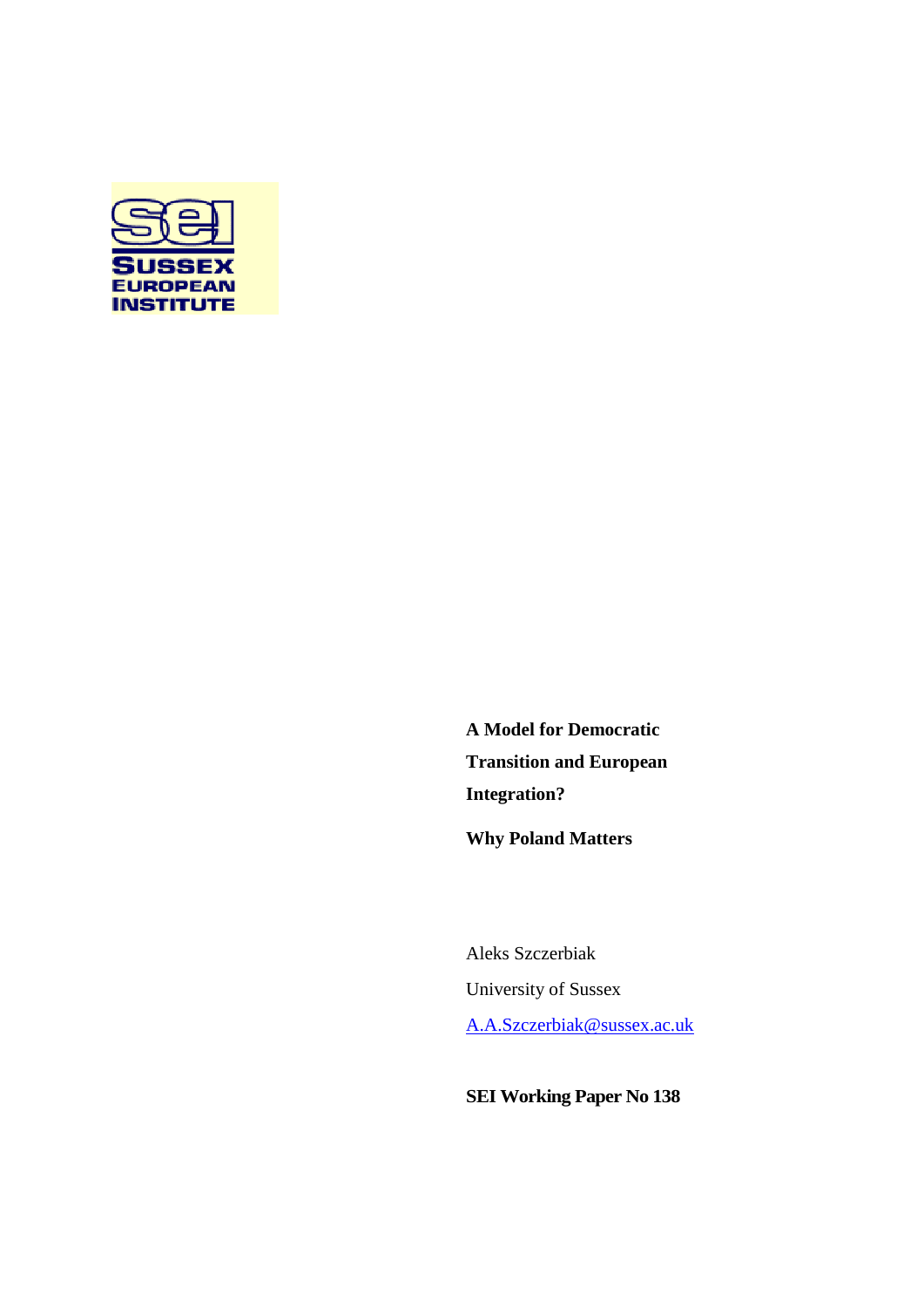The **Sussex European Institute** publishes Working Papers (ISSN 1350-4649) to make research results, accounts of work-in-progress and background information available to those concerned with contemporary European issues. The Institute does not express opinions of its own; the views expressed in this publication are the responsibility of the author.

The **Sussex European Institute**, founded in Autumn 1992, is a research and graduate teaching centre of the University of Sussex, specialising in studies of contemporary Europe, particularly in the social sciences and contemporary history. The **SEI** has a developing research programme which defines Europe broadly and seeks to draw on the contributions of a range of disciplines to the understanding of contemporary Europe. The **SEI** draws on the expertise of many faculty members from the University, as well as on those of its own staff and visiting fellows. In addition, the **SEI** provides one-year MA courses in Contemporary European Studies and European Politics and opportunities for MPhil and DPhil research degrees.

<http://www.sussex.ac.uk/sei/>

First published in January 2015 by the **Sussex European Institute** University of Sussex, Falmer, Brighton BN1 9RG Tel: 01273 678578 Fax: 01273 678571 [Email:](mailto:sei@sussex.ac.uk) sei@sussex.ac.uk

## **© Sussex European Institute**

### *Ordering Details*

The price of this Working Paper is £5.00 plus postage and packing. Orders should be sent to the Sussex European Institute, University of Sussex, Falmer, Brighton BN1 9RG. Cheques should be made payable to the University of Sussex. Please add £1.00 postage per copy in Europe and £2.00 per copy elsewhere. See page 20 for a list of other working papers published by Sussex European Institute. Alternatively, **SEI** Working Papers are available from our website at: [http://www.sussex.ac.uk/sei/publications/seiworkingpapers.](http://www.sussex.ac.uk/sei/publications/seiworkingpapers)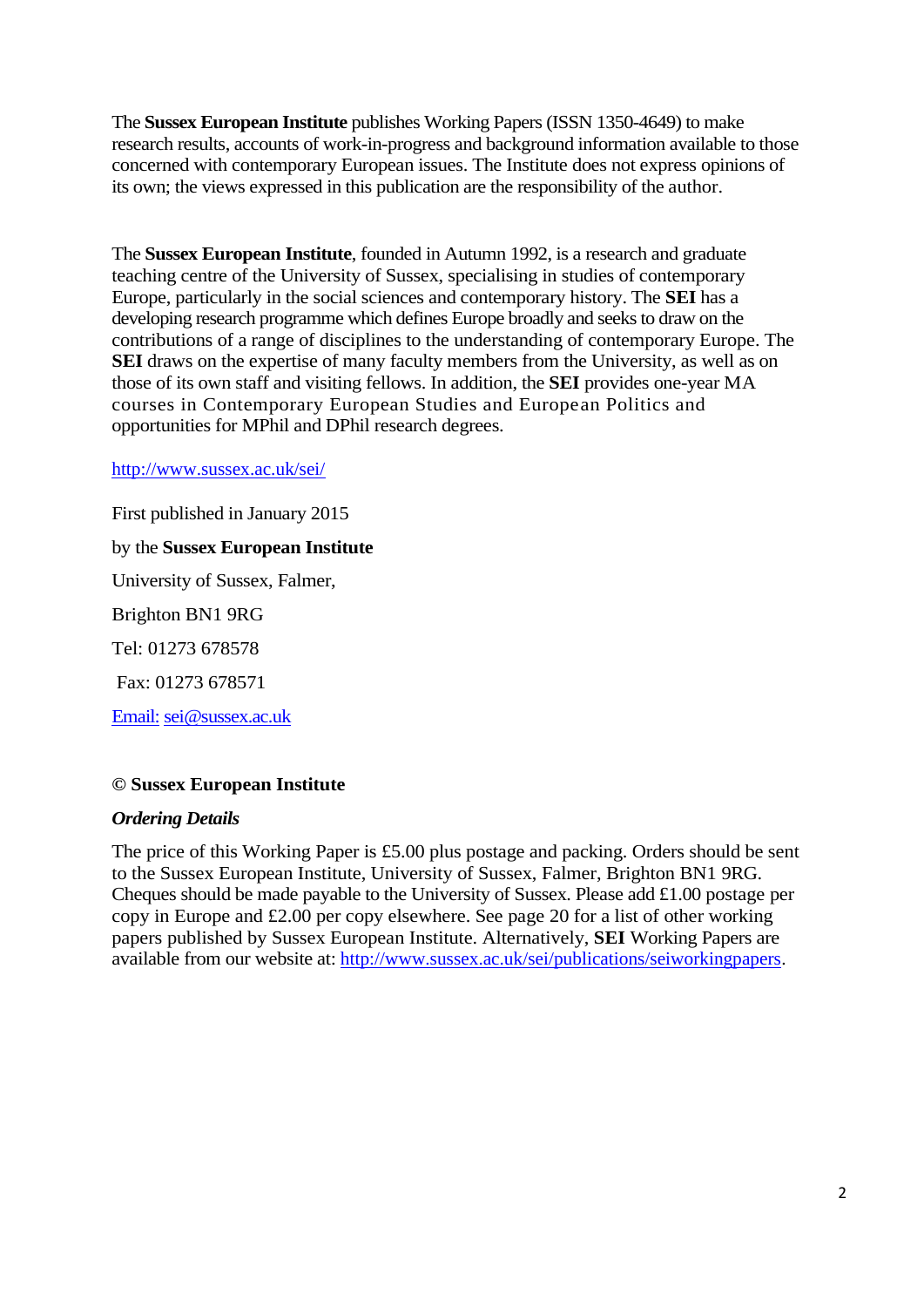#### **Abstract**

*Poland is the sixth largest country in the EU and plays an increasingly important role in European affairs. Looking at its history and legacy, Poland has witnessed some of the most momentous events of the last century and in recent years has seen vast changes in its social, economic and political systems. Understanding developments in Poland can teach us important lessons about the past, present and future of contemporary Europe. Opposition to communism, the Polish transition to democracy, how the country has dealt with its communist past and its changing relationship with the EU all provide fascinating insights into the democratisation and European integration processes. At the same time, high levels of societal religiosity in an apparently secularising Europe and the importance of the Catholic Church have provided a distinctive backdrop ensuring that these processes have often worked themselves out in unique ways.*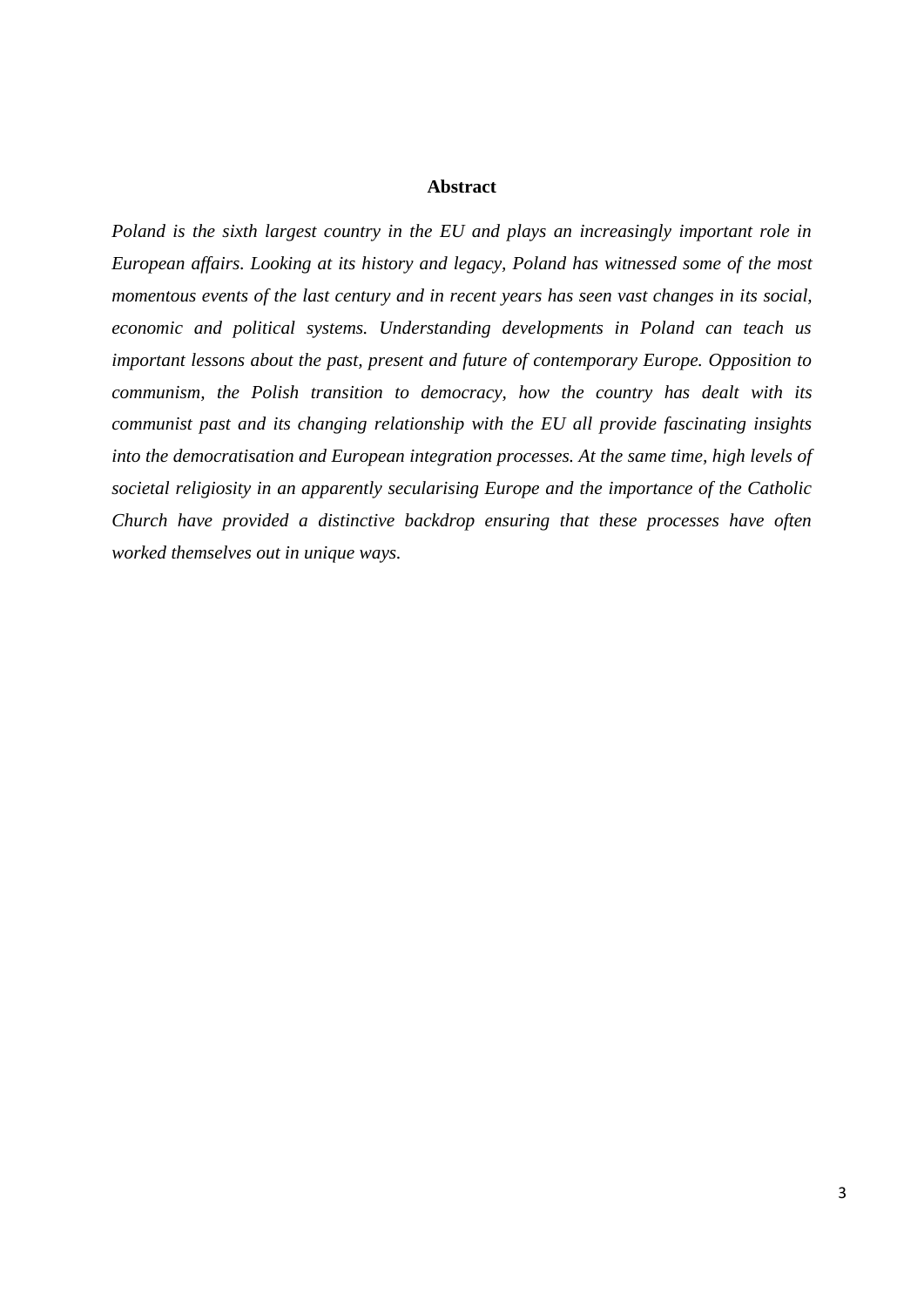# **A model for democratic transition and European integration? Why Poland matters<sup>1</sup>**

**Aleks Szczerbiak University of Sussex**

**[A.A.Szczerbiak@sussex.ac.uk](mailto:A.A.Szczerbiak@sussex.ac.uk)**

One of the tasks of the country specialist who attempts to locate their case study within a broader comparative framework is to ask themselves the classic 'so what?' question: what is interesting about your case to someone who is not otherwise interested in your case?<sup>2</sup> In this paper, I discuss three areas where I think that we can draw broader insights from Polish contemporary political developments and that are of interest beyond the Polish case - where, in other words Poland matters - but also where the Polish experience is unique and which makes it difficult to draw broader conclusions and use the country as a 'model'. Firstly, Poland's experience of democratisation: its transition to democracy and how the country extracted itself from communist rule. Here I particularly explore the relationship between Poland's democratic transition, how the country has dealt with the legacy of its communist past and the quality of its post-communist democracy. Secondly, Poland's experience of European integration and its relationship with the EU as a candidate state, and subsequently, as the largest of the new members from the post-communist countries. Here I explore the tensions between support for European integration as a civilizational project on the one hand, and assertion of Polish national identity and interests, and concerns to maintain national and cultural distinctiveness, on the other. Thirdly, the very high levels of religiosity among Poles and the important role of the Catholic Church as an institution in contemporary Polish affairs. One of the jobs of the comparativist is to look for similarities and points where broader comparative or theoretical conclusions and analogies can be drawn, but it is also to look for differences and points of contrast and, by doing so, try to pinpoint what is distinctive and not replicable about the case. This third area is, arguably, one where the Polish case is distinctive, but that also interacts with the other two areas examined in ways that limits the extent to

1

<sup>&</sup>lt;sup>1</sup> This paper is based on my University of Sussex professorial lecture held on October 15th 2014.

<sup>2</sup> On the role of case studies in comparative politics, see: Arend Lijphart, 'Comparative Politics and the Comparative Method', *The American Political Science Review*, Vol 65 No 3, September 1971, pp682-693 (691-693).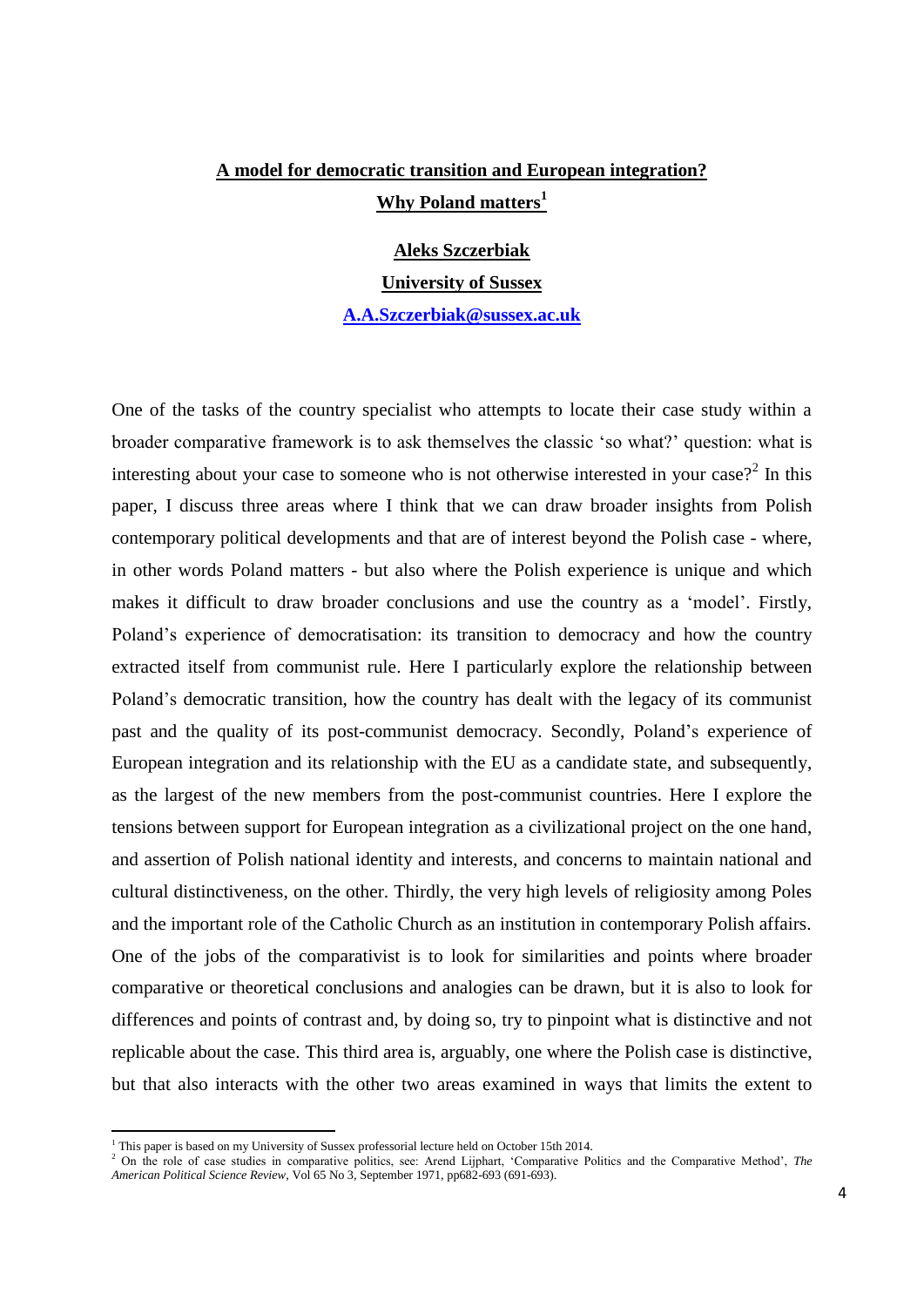which one can view Poland as some kind of 'model' and draw lessons from its experience. In this paper, when I discuss whether or not Poland provides us with a 'model' for democratic transition and European integration, I am considering this question in both the analytical sense - to draw broader comparative and theoretical lessons and conclusions - and from a more normative perspective: whether it is a positive example to, and possible source of emulation for, others?

#### **Poland's transition to democracy and experience of dealing with the communist past**

One way that we might be able to draw some broader normative and analytical lessons from the Polish case, and thus look upon it as a model, is to examine its democratic transition: the way that the country extracted itself from communist rule. 2014 marks the twenty fifth anniversary of the collapse of communism in Eastern Europe. In Poland, as in most of the rest of the bloc, this was a negotiated process of transition exemplified by the so-called 'round table' negotiations between representatives of the communist regime and democratic opposition, and the peaceful surrender of power by the latter.<sup>3</sup> Many so-called 'comparative transitologists', who are interested in and study processes of democratisation and regime change across the world, posit 'pacting' processes, such as the elite level bargain that occurred during the Polish round table negotiations, as the most normatively desirable model of how such processes of regime-change should proceed. This is because 'pacting' is a process of peaceful, non-violent consensual extraction from a non-democratic regime that provides something for everyone, particularly a 'soft landing' for representatives of the previous regime, giving them a strong stake - and, therefore, incentive not to undermine - the new democratic system.<sup>4</sup> In the Polish case, it can be argued, the elite pacting process ensured that democracy became embedded with no significant actors (including representatives of the former ruling elite) wanting a return to the *status quo ante* or opposing (broadly speaking) the liberal democratic model. Indeed, for many Poles the elite bargain that facilitated a peaceful

<sup>3</sup> On the Polish transition to democracy see: George Sanford, ed. *Democratization in Poland, 1988–90: Polish Voices*, Basingstoke: Macmillan, 1992; Wiktor Osiatyński, 'The Roundtable Talks in Poland', in John Elster, ed. *The Roundtable Talks and the Breakdown of Communism*, Chicago and London: The University of Chicago Press, 1996, pp. 21–68; Marjorie Castle, *Triggering Communism's Collapse: Perceptions and Power in Poland's Transition*, Lanham, Maryland: Rowman and Littlefield, 2003; and Antoni Dudek, *Reglamentowana rewolucja: Rozkład dyktatury komunistycznej w Polsce 1988-90*, Kraków: Wydawnictwo Znak Horyzont, 2014. 4

See, for example: Guillermo O'Donnell and Phillipe Schmitter, *Transitions from Authoritarian Rule: Tentative Conclusions about Uncertain Democracies*, Baltimore: The John Hopkins University Press, 1986; Terry Lynn Karl, 'Dilemmas of Democratization in Latin America', *Comparative Politics*, Vol 23 No 1, October 1990, pp1-21; Terry Lynn Karl and Philippe C. Schmitter, 'Modes of transition in Latin America, Southern and Eastern Europe', *International Social Science Journal*, Vol 128, 1991, pp269-284; John Higley, Judith Kulberg and Jan Pakulski, 'The Persistence of Post-communist elites' in Larry Diamond and Marc F. Plattner, eds, *Democracy After Communism*, Baltimore and London: The John Hopkins University, 2002, pp33-47; John Higley and Michael Burton, *Elite Foundations of Liberal Democracy*, Boulder: Rowman and Littlefield, 2006. Cf: Terry Lynn Karl, 'Petroleum and Political Pacts', *Latin American Research Review*, Vol 22 No 1, 1987, pp63-94; Frances Hagopian, 'Democracy by Undemocratic Means? Elites, Political Pacts, and Regime Transition in Brazil', *Comparative Political Studies*, Vol 23 No 2, July1990, pp147-170; and Adam Przeworski, *Democracy and the Market*, 1991, New York: Cambridge University Press.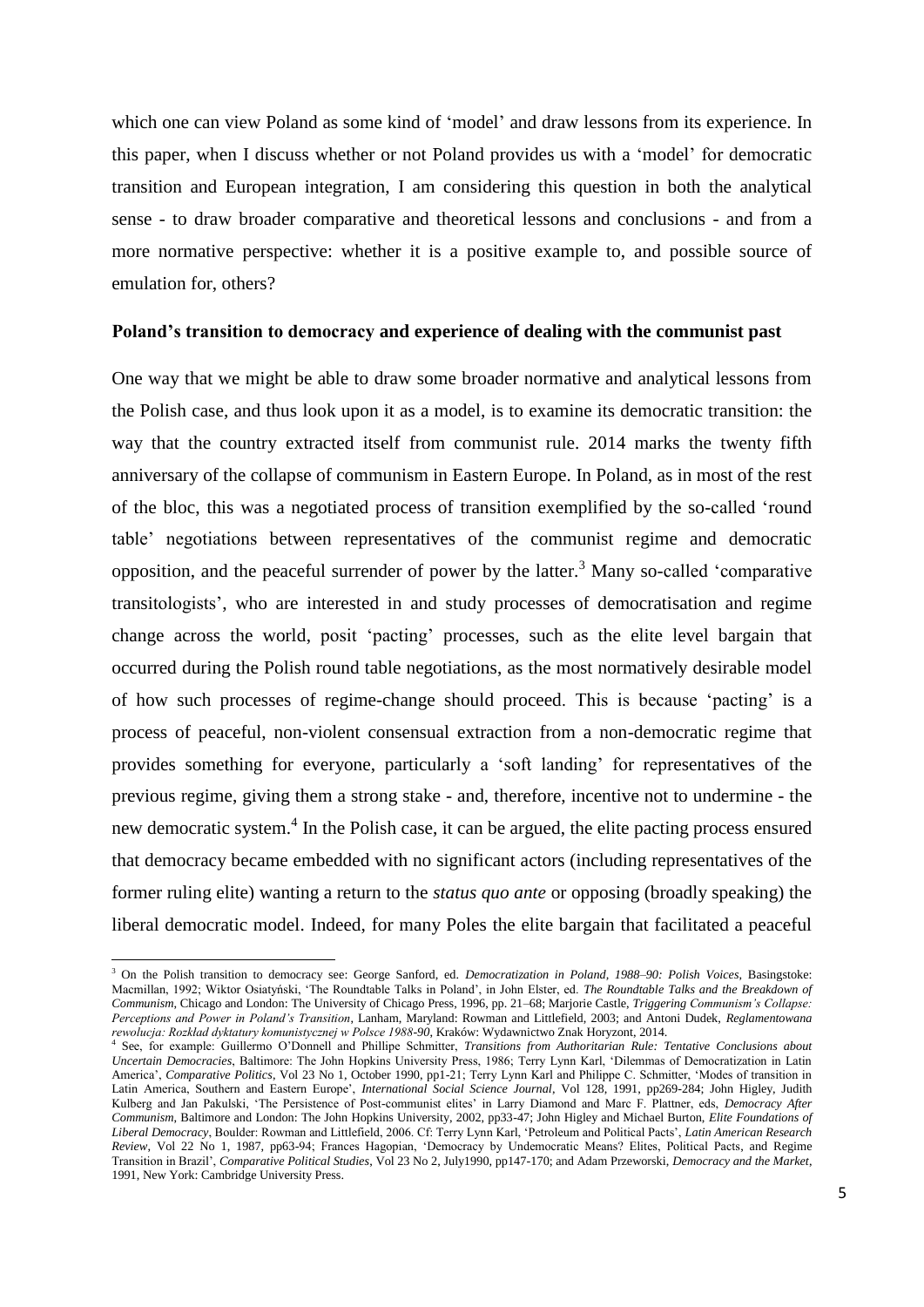transfer of power is the 'foundational myth' of the current, post-communist Polish state;<sup>5</sup> highlighted by the fact that a series of similar round table negotiation processes followed and accompanied the process of regime change in most of the other states of communist Eastern Europe throughout the rest of 1989.<sup>6</sup>

However, there are reasons why we need to be careful about viewing the Polish process of regime change, and particularly the round table negotiations, in this way: as a model of successful democratic transition. One of these reasons is, I would argue, the way that transitional justice and the question of how to deal with legacy of the country's communist past have been recurring issues in post-communist Polish politics.<sup>7</sup> One of the reasons why the 'transitology' literature posits elite-level 'pacting' as a model for 'exiting' the previous non-democratic regime is because it offers something for everyone, specifically it gives the old outgoing elites, a 'stake' in the new democratic system. Poland appeared to very much conform to this principle: the idea of trying to ensure that old elites felt comfortable with the new settlement was very much the approach of the early post-communist governments, exemplified by the so-called 'thick line' policy of the first non-communist prime minister since the country was incorporated into the Soviet bloc at the end of the 1940s, Tadeusz Mazowiecki.<sup>8</sup>

Nonetheless, the fact is that the question of how to deal with the communist past did recur, most strikingly over the issue of so-called lustration, the vetting of individuals for their links with the communist security services, and public access to the extant files of these services. This culminated in a lustration act and law establishing the Institute of National Remembrance (Instytut Pamięci Narodowej: IPN), a body to oversee and facilitate access to these archives, being passed at the end of the 1990s. However, even then the debate

 $\overline{a}$ 

<sup>5</sup> See, for example: Bronisław Wildstein, 'Okrągly stół jako akt założycielski', *Do Rzeczy*, 23 March 2014.

<sup>6</sup> See: John Elster, ed. *The Roundtable Talks and the Breakdown of Communism*, Chicago and London: The University of Chicago Press, 1996

<sup>7</sup> See: Aleks Szczerbiak, *Explaining patterns of lustration and communist security service file access in post-1989 Poland*, Sussex European Institute Working Paper No 133, March 2014, Brighton: Sussex European Institute; and Aleks Szczerbiak, 'Explaining late lustration programs: lessons from the Polish case', in Lavinia Stan and Nadya Nedelsky, *Post-Communist Transitional Justice: Lessons from Twenty-Five Years of Experience*, Cambridge: Cambridge University Press, 2015, forthcoming

<sup>&</sup>lt;sup>8</sup> In August 1989, in his inaugural policy speech as prime minister Mr Mazowiecki announced that a 'thick line' would be drawn between the past and present. See: Tadeusz Mazowiecki, 'Przeszłość odkreślamy grubą linią: Przemówienie Tadeusza Mazowieckiego w Sejmie,' Gazeta Wyborcza, 25 August 1989. Although he was actually seeking to distance his government from the damage done to the national economy by the previous regime, the 'thick line' was often cited as a metaphor epitomising the lenient approach to the communist regime adopted by his administration.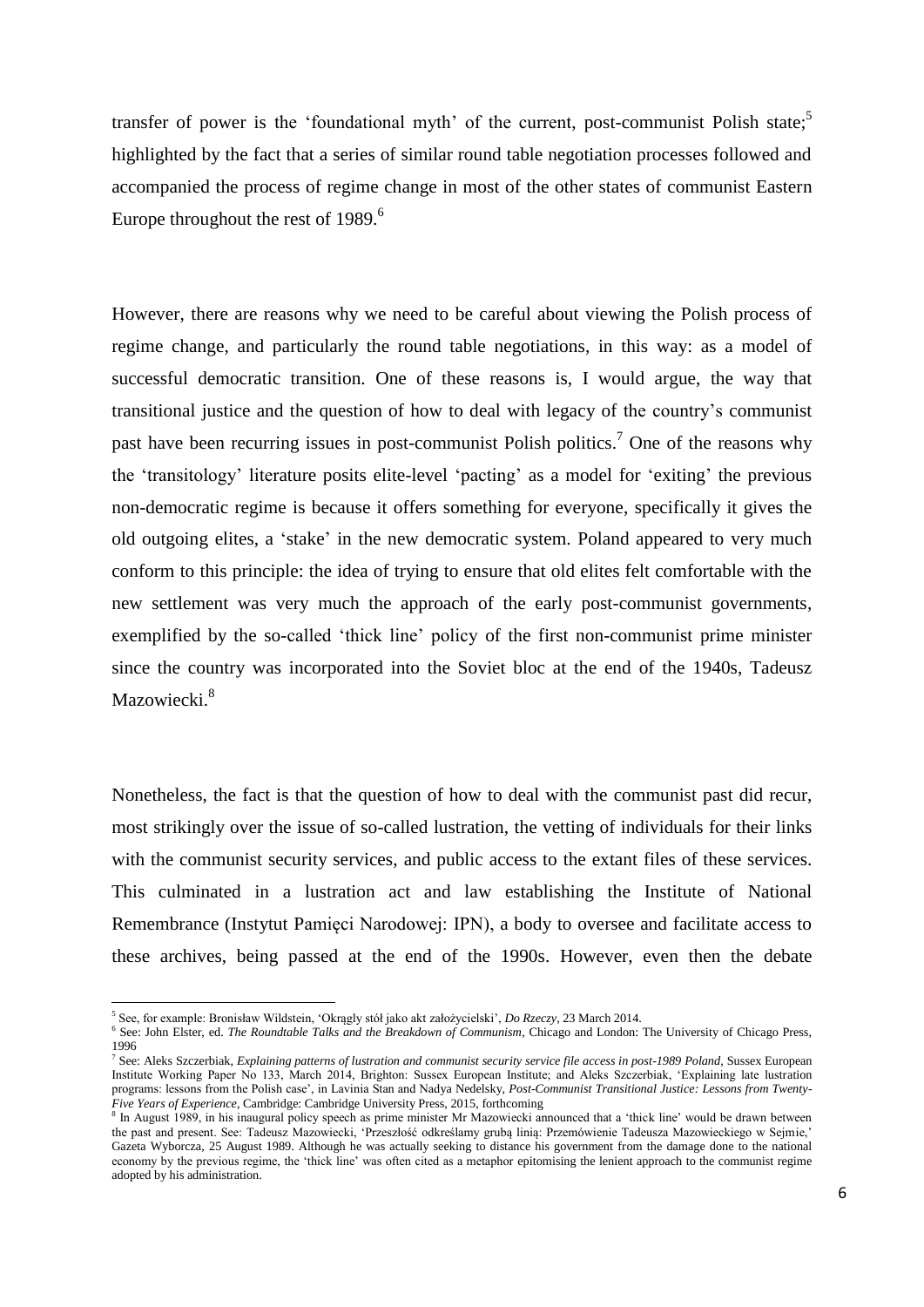continued to rumble on so that an even more radical lustration and file access law was passed in 2006-7. This issue also had the capacity to flare up very dramatically in public debate as it did, for example, in 2008 following the publication of a book by two Institute of National Remembrance historians claiming to show compelling circumstantial evidence that Lech Wałęsa, the legendary former Solidarity trade union leader and Poland's first freely elected post-communist President, was a communist security service informer codenamed 'Bolek' in the early 1970s;<sup>9</sup> an allegation that Mr Wałęsa and his supporters denied strenuously.<sup>10</sup>

The recurrence of concerns about transitional justice in post-communist Poland suggests that there may be problems with 'forgiving and forgetting' as a model for new democracies in terms of being a means of dealing effectively with the past and old regime elites. It also raises some important questions about the democratisation process and the state of democracy in Poland. In terms of the latter, transitional justice - and questions of lustration and communist security service file access, specifically - became entwined with other post-communist democratisation discourses on issues such as: the public's right to information about the backgrounds of its representatives, officials and authority figures; and the need to tackle corruption. At the root of this was a wider unease about the perceived failures of the democratisation process in post-communist Poland more generally, with lustration and file access posited as a project designed to implement democratic renewal and enhance and improve the quality of the democracy that was emerging in the country.<sup>11</sup>

In other words, continued calls for lustration and file access resonated with a symbolic and institutional sense that something about the democratic transition was incomplete. The fact that Poland embarked upon late lustration and file access programmes could, therefore, be seen as an expression of this perceived need to deepen the democratisation process by expanding the scope of transparency measures. Calls for broadening the scope of lustration thus often came to be regarded as a key element of far-reaching moral and political renewal that many felt was required in post-communist Poland. Specifically, the notion that political

 9 See: Sławomir Cenckiewicz and Piotr Gontarczyk, *SB a Lech Wałęsa. Przyczynek do biografii*, Warsaw: IPN, 2008.

<sup>10</sup> See, for example: Andrzej Friszke, 'Znisczyć Wałęsę', 21 June 2008 at http://wyborcza.pl/20209020,764898,5334929.html (Accessed 23 June 2008).

<sup>11</sup> See, for example: Cynthia Horne, 'Late lustration programmes in Romania and Poland: supporting or undermining democratic transitions', *Democratization*, Vol 16 No 2, April 2009, pp344-376.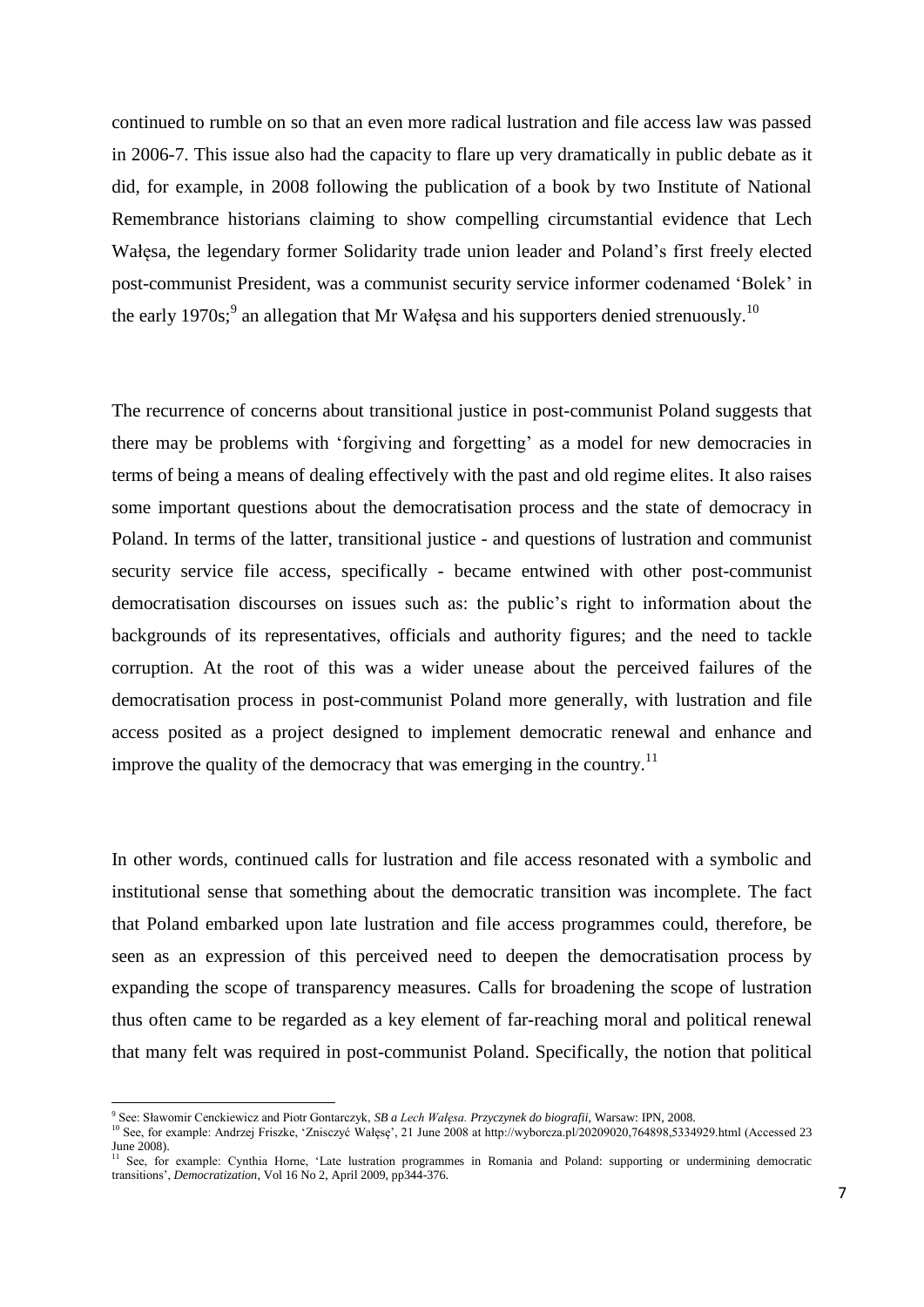(and economic) life in the post-1989 period was manipulated by old elites and networks linked to the former (but still influential) communist-era security services, prompted many Poles to question the virtues of the so-called 'thick line' approach towards transitional justice. Underpinning all of this were concerns about the unsatisfactory nature of the elite bargain that led to the collapse of Polish communism - and which meant that transitional justice was delayed - which is, as noted above, for many part of the 'foundational myth' of the new democratic Polish state.

So there were clearly aspects of the Polish experience that one could draw upon in terms of Poland serving as a 'model' for democratisation. However, there was a real question mark about whether an elite pacting process was really the most desirable process of regime change given that it involved what many saw as an insufficient reckoning with the past, and thereby contributed to a feeling among many Poles that nothing had really changed.

#### **Poland's relationship with the EU**

1

Another area where we might be able to draw lessons from the Polish case is the country's approach to European integration and its relationship with the EU, as a candidate and subsequently as the largest of the post-communist new member states. Indeed, in recent years many commentators, particularly those supportive of the European integration process, have viewed Poland as a 'model' European state and polity. EU membership was the main foreign policy goal of all post-1989 Polish governments in the 1990s and early 2000s and Poland was in the vanguard of the post-communist states wanting to integrate into Western international structures, sometimes dubbed 'returning to Europe'. In recent years, this sense of Poland as a 'model European' was particularly evident since the current centrist Civic Platform (Platforma Obywatelska: PO)-led government took office in 2007 and made a conscious effort to locate Poland within the so-called European mainstream by putting the country at the forefront of the European integration project; in other words, trying to make Poland the 'new heart of Europe', as I have put it elsewhere.<sup>12</sup> For many commentators, the appointment of

<sup>&</sup>lt;sup>12</sup> See: Aleks Szczerbiak, Poland Within the European Union: New Awkward Partner or New Heart of Europe, Abingdon: Routledge, 2012.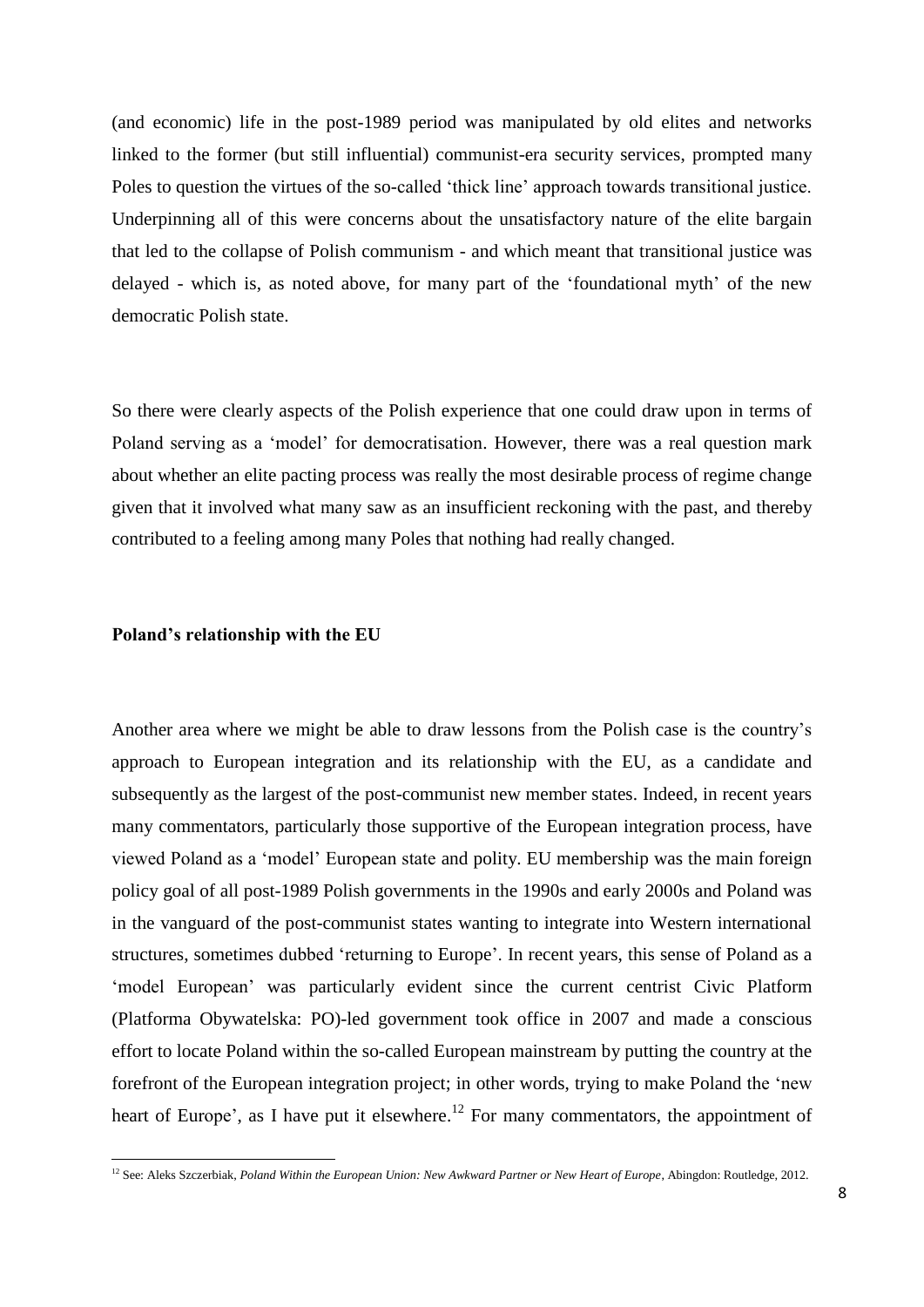Polish prime minister Donald Tusk as the new President of the EU Council in August 2014 was the crowning achievement of Poland's 'model' European status. Proponents of this school of thought also drew attention to the continuing high levels of popular support for EU membership in Poland at a time when the European project was often seen to be in crisis and rejected by European publics. In 2003, Poles overwhelmingly voted Yes to join the EU by a three-to-one margin $^{13}$  and since then, support for EU membership has, if anything, increased so that Poland is actually one of the most Europhile countries in terms of public opinion. For example, the CBOS polling agency, which has been tracking Polish public attitudes towards European integration since the country submitted its EU membership application in 1994, found that since accession around 80-90% of Poles were in favour of Polish EU membership with only 5-10% against. $^{14}$ 

However, this idea of Poland as a 'model European', in terms of both (political and cultural) elite and public attitudes, masks the fact that there has actually been an extremely sharp debate within Poland about EU policy and approaches to European integration. In other words, there was always, and still remains, an underlying tension between a view - and many Europhiles' (self)-image - of Poland as the 'new Heart of Europe' and a certain awkwardness about the country's relationship with the EU; in other words, the idea of Poland as a UK-style 'new awkward partner'.<sup>15</sup> This sense of 'awkwardness' about Poland's relationship with the EU was particularly striking during the 2005-7 period, when the right-wing Law and Justice (Prawo i Sprawiedliwość: PiS) party led by Jarosław Kaczyński, who was prime minister between 2006-7, was in government and his twin brother Lech was President of Poland, from 2005 until he died tragically in an April 2010 air crash in Smolensk in Western Russia while travelling to commemorate the massacre of Polish officers killed by the Soviet NKVD in 1940. The Law and Justice-led governments comprised parties that were very critical of, and sometimes openly hostile towards, the EU and the European integration project, and willing to adopt an extremely assertive approach to defend what they perceived to be Poland's national interests. More generally, they were prepared to stand outside the dominant West European social liberal consensus; or, at least, the consensus that dominated the West European cultural and media establishment. Arguably, this period of 'awkwardness' in terms

<sup>&</sup>lt;sup>13</sup> See: Aleks Szczerbiak, 'History trumps government unpopularity: the June 2003 Polish EU accession referendum', *West European Politics*, Vol 27 No 4, September 2004, pp671-690.

<sup>14</sup> See, for example: CBOS, *10 lat członkostwa Polski w Unii Europejskiej,* CBOS: Warsaw, April 2014.

<sup>15</sup> See: *Poland Within the European Union*.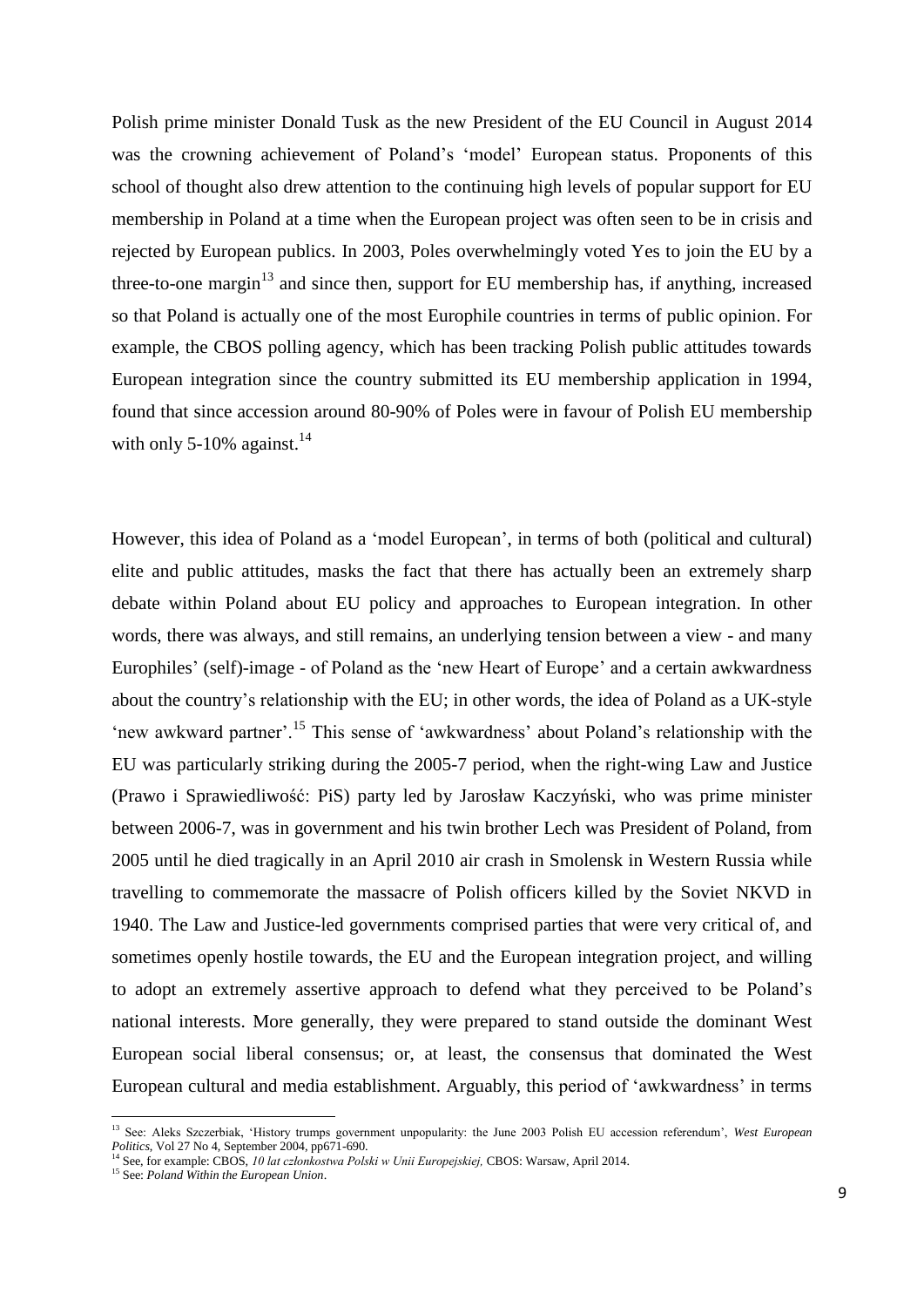of Poland's relationship with the EU was just an episode, and the subsequent Civic Platformled government represented a return to the normality of Poland as a 'model' European; a 'second return to Europe' as some commentators put it. <sup>16</sup> However, this ignores the fact that this 'awkwardness' was driven by the key tension at the heart of Poland's relationship with the EU which stems from the dissonance between Poland's size (both geographically and demographically) and its concomitant aspirations to be a major EU player – and, particularly, to play a regional leadership role - on the one hand, and its economic and (arguably linked) geo-political clout and capacity to deliver on this ambitious prospectus, on the other.<sup>17</sup> This tension is, I would argue, a fundamental one that did not go away following the election of the Civic Platform administration, has asserted itself on a number of occasions, and retains the capacity to do so. The Civic Platform-led government tried to finesse this tension by developing close relations with the large EU member states; in particular, by maintaining a close alliance with Germany. However, it is far from certain that this 'mainstreaming' strategy really was that successful. For example, given the largely symbolic and technical nature of the EU Council presidency job, Mr Tusk's appointment was, some critics argued, a greater success for him personally than for Poland as a country in terms of its efforts to influence and shape EU policy and priorities.<sup>18</sup>

Looking at the level of Polish public attitudes, it is also worth pausing for a moment to examine and un-pick *why* it is that Poles are so overwhelmingly pro-EU and supportive of European integration. Can we draw any broader lessons from this? Moreover, how long might this strong support for European integration continue? When Poles voted overwhelmingly to join the EU in 2003 there were basically two drivers of support for accession and they remain the two most important reasons explaining why there are continued high levels of support for Polish membership of the Union. Firstly, popular support for EU membership was rooted, in part at least, in the idea of accession to the Union as a 'civilisational choice': a symbolic re-uniting with a West that Poles had always considered

<sup>&</sup>lt;sup>16</sup> See, for example: Paweł Swieboda, *Poland's second return to Europe*, European Council for Foreign Relations Foreign Policy Brief, London: ECFR, 2007.

<sup>&</sup>lt;sup>17</sup> For more on this see, for example: Piotr Semka, 'Powrót narodowcyh egoizmów', *Rzeczpospolita*, 13 March 2003; and Jacek Pawlicki, 'Między mocarstwem a wasalem', 19 August 2008 at http://www.archiwum.wyborcza.pl/Archiwum/1,0,5161062,20080819RP-DGW,MIEDZY\_MOCARSTWEM\_A\_WASALEM,.html (Accessed 20 August 2008).

<sup>18</sup> See, for example: Łukasz Warzecha, 'Dla siebie, a nie dla Polski', 1 September 2014 at http://www.rp.pl/artykul/9157,1137303-Dlasiebie--a-nie-dla-Polski.html?referer=redpol (Accessed: 2 September 2014); Cf: Konrad Niklewicz, 'W imieniu Europy', 2 September 2014 at http://www.rp.pl/artykul/1137607.html (Accessed 2 September 2014).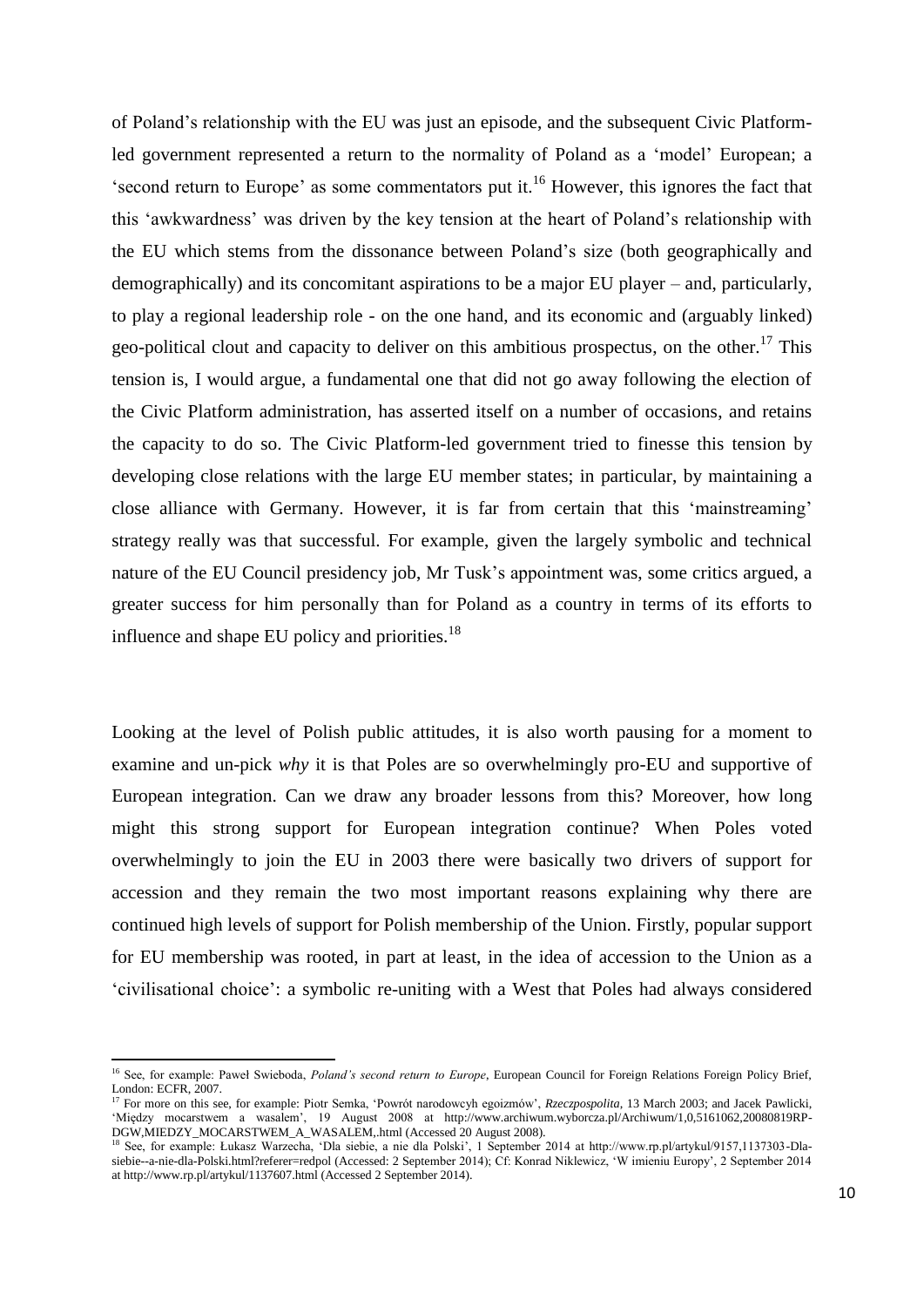themselves to be part of culturally and spiritually.<sup>19</sup> This notion of joining the EU as a civilizational choice was exemplified by a powerful campaign advert produced by the Polish government during the 2003 EU accession referendum campaign. This advert portrayed the signing of the EU accession treaty as the culmination of the chain of events stretching back to the election of Pope John Paul II in 1978, continuing with his famous 1979 return visit to Poland, the August 1980 Gdańsk shipyard strikes and formation of the Solidarity trade union, and then on to the 'semi-free' elections held in May-June 1989 that followed the round table negotiations and precipitated the collapse of communism in Poland, culminating in the signing of the 2003 Athens treaty that concluded the EU accession negotiations. This casting of EU accession as a civilizational choice made it difficult for Polish Eurosceptics to construct a really convincing alternative historical narrative because European integration appeared to go with the grain, and be an inescapable part of the logic, of the country's recent history and represent the culmination of the process of post-communist democratisation. It also constructed a powerful narrative in which 'Polish-ness' and 'European-ness' were seen as complementary identities and 'natural partners'. However, framing the country's accession to the EU in this way also meant that Poland could only be seen as a 'model' in cases where such integration into European structures appears (or can be presented as) an obvious and natural historical-civilizational choice; unlike in the UK, for example, where is perfectly possible to construct an equally (if not more) plausible (indeed, highly attractive) historical narrative that does include integration into the EU.

The second reason for continuing high levels of Polish support for the EU, alongside this rather abstract idea of European integration as a historical and civilizational choice, was the fact that the Union realised the modest expectations that Poles had of what it would actually deliver in concrete terms. Polish expectations of the immediate benefits of EU accession were actually quite modest and realistic (some would say pessimistic). The one thing that they did want and expect the EU to deliver on - and which it did (or at least some of its member states did) - was free movement of labour and access to Western labour markets; in other words, the opportunity to travel and work abroad.<sup>20</sup> This was notably manifested in mass Polish

1

<sup>&</sup>lt;sup>19</sup> This factor was evident, to a greater or lesser extent, among most of the post-communist states that joined the EU at this time, captured, as noted above, in the slogan 'returning to Europe'.

<sup>&</sup>lt;sup>20</sup> See, for example: Aleks Szczerbiak, *Why do Poles love the EU and what do they love about it?: Polish attitudes towards European integration during the first three years of EU membership*, Sussex European Institute Working Paper No 98, Brighton: Sussex European Institute, November 2007; and *Poland Within the European Union*, pp109-138.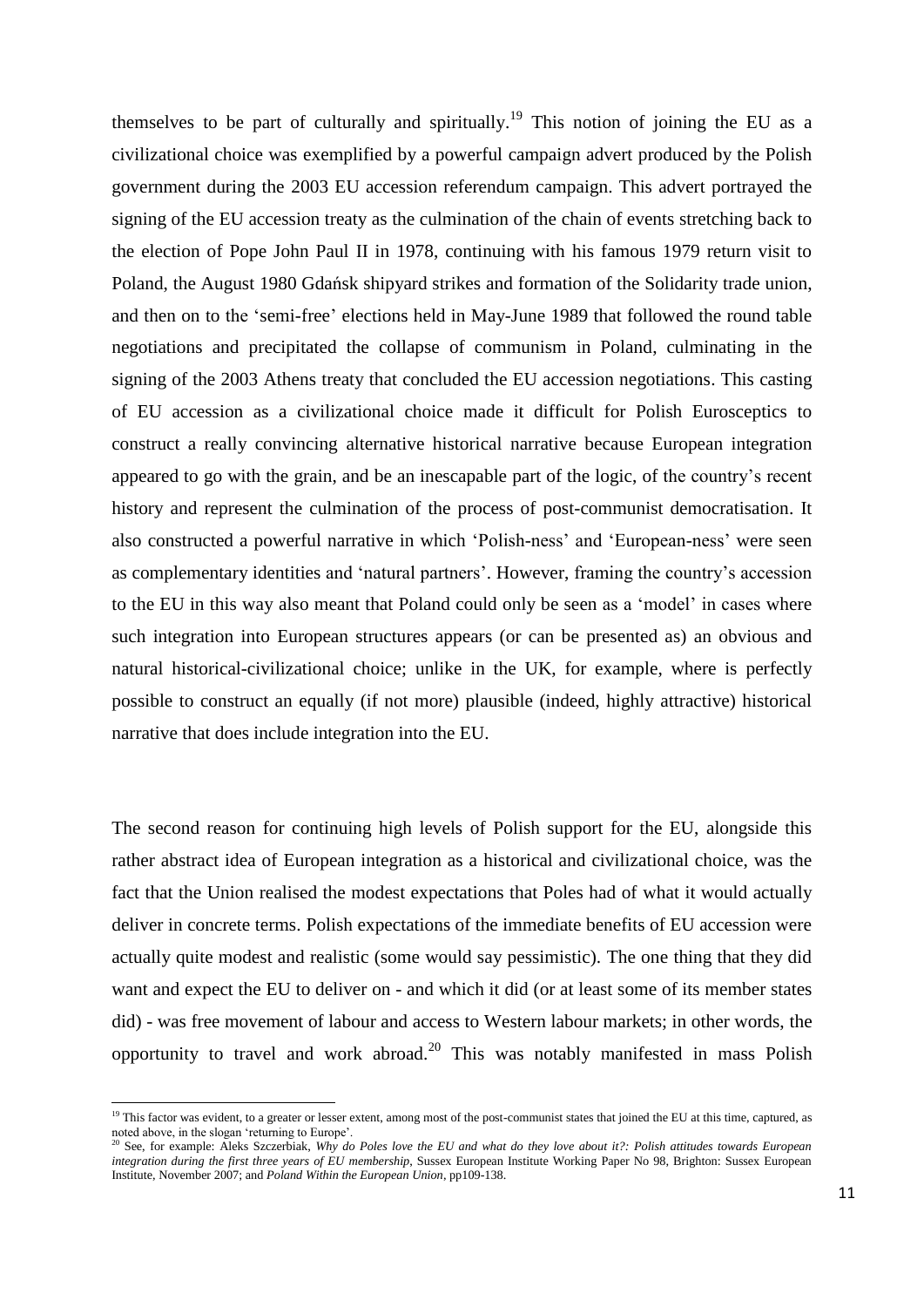migration to the UK, one of the few EU states that did not introduce a transition period which the EU accession treaties allowed (of up to seven years) and gave relatively un-restricted access to its national labour market to workers from the post-communist states of central and Eastern Europe who, like Poland, joined the EU in 2004.

However, looking into the longer-term, there are problems with the fact that these two factors were the main drivers of high levels of public support for Polish EU membership. Firstly, in terms of public perceptions of the concrete benefits that EU membership brings to Poland, this meant that Polish Europhilia was highly contingent and could possibly come under strain as these benefits start to wear thin. This is particularly likely to be the case if the older EU member states ever cease to deliver Polish access to Western labour markets. In fact, in recent years West European governments have come under increased pressure to curb unrestricted access of East Europeans and others to their labour markets and welfare systems.<sup>21</sup> For sure, since Poland's accession to the EU, Poles also started to perceive other concrete benefits from EU membership, notably: access to EU regional funding, of which Poland is now the largest net recipient. However, this is also highly contingent and the 2014-20 EU budget round is probably the last one in which Poland will benefit so substantially. Perhaps even more importantly, the main apparent benefit of, or 'success' associated with, EU membership - the opportunity to be able to travel and work abroad, and thus secure access to West European labour markets - and concomitant mass emigration that is associated with it, is, arguably, perceived increasingly as a sign of weakness and 'failure' within Poland itself. In other words, the main concrete benefit from European integration is less obvious, particularly to the younger post-accession generation of Poles, and could become even less so in the future. Many of the post-enlargement generation either increasingly take this benefit of EU membership for granted or are frustrated by what they see as an invidious choice between: moving to take jobs abroad that fall well short of their abilities and aspirations on the one hand, or remaining in a country which they feel offers them few prospects for the future on the other. $^{22}$ 

<sup>&</sup>lt;sup>21</sup> See, for example: Roxana Barbulescu, 'EU freedom of movement is coming under increasing pressure in the UK and other European states', July 4 2013 at http://blogs.lse.ac.uk/europpblog/2014/02/20/eu-freedom-of-movement-is-coming-under-increasing-pressure-in-theuk-and-other-european-states/ (Accessed 10 October 2014).

<sup>22</sup> See, for example: Fundacja Energia dla Europy, *#2miliardy: Sposób na bezrobocie*. Fundacja Energia dla Europy: Warsaw, 2013.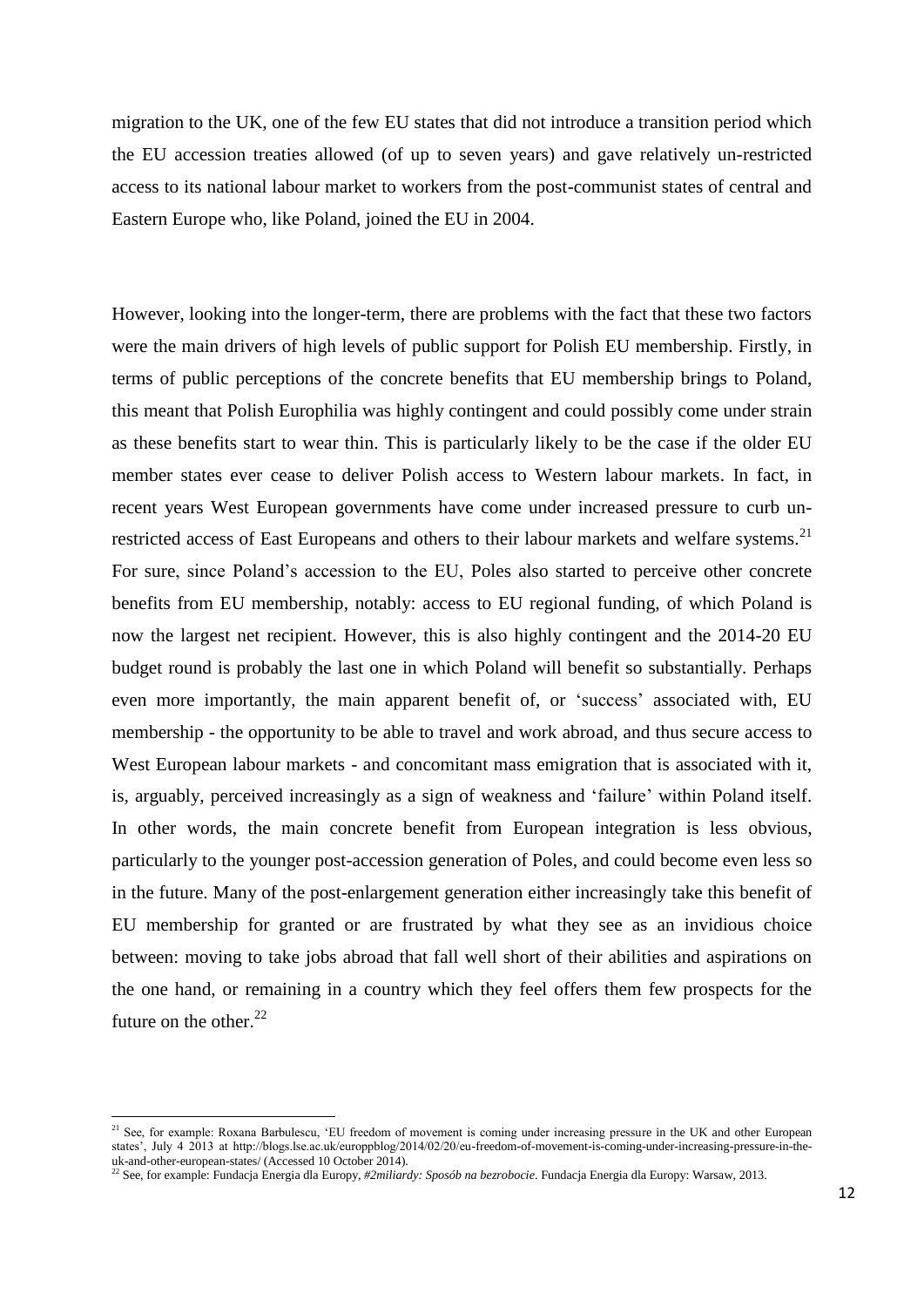At the same time, the idea of Europe as a 'civilisational choice', which posited the notion of Polish-ness and European-ness as complementary, has either become something that is (once again) taken for granted or has been negated by a feeling among many Poles that there is actually an increasing sense of cultural distinctiveness about Poland compared with Western Europe. This is particularly the case in terms of many Poles moral-cultural and civilizational values which are felt more-and-more to be rather distant from the social liberal-left values that increasingly dominate the West European cultural and media establishment. In other words, it not as obvious as it once was - and, arguably, becoming less so - that the 'civilizational choices' that are being made in other parts of the continent are the same ones that Poles want to make. Rather than being complementary, as posited originally by proponents of the idea of European integration as a 'civilisational choice', notions of what comprises Polish-ness and European-ness may actually start to increasingly clash. I will discuss this further when I look at the importance of religiosity and the role of the Catholic Church as an institution in shaping the Poland's contemporary politics.

This is obviously the case among the more socially and culturally conservative elements of Polish society; especially older, less well educated Poles who live in rural areas and make up the core of this ideological trend in Polish society. But it also resonates and ties in with broader trends and perceptions, particularly among the younger, post-enlargement generation. Arguably, many of the latter increasingly see the EU as the embodiment of both a stifling bureaucracy and political and cultural oppression, rather than symbolising the civilisation progress and socio-economic modernisation and solidarity that Poles were promised at the time of accession. A good indication of this sentiment among this younger generation was the high share of the vote for the economically libertarian but socially conservative and radically Eurosceptic Congress of the New Right (Kongres Nowej Prawicy: KPN) party led by Janusz Korwin-Mikke, a veteran eccentric of the Polish political scene. Mr Korwin-Mikke's party actually won the largest share of the vote among young voters in the May 2014 European Parliament in Poland.<sup>23</sup>

<sup>23</sup> See: Aleks Szczerbiak, *Making sense of Poland's Congress of the New Right*, Polish Politics Blog, June 11 2014 at http://polishpoliticsblog.wordpress.com/2014/06/11/making-sense-of-polands-congress-of-the-new-right/ (Accessed: 11 June 2014).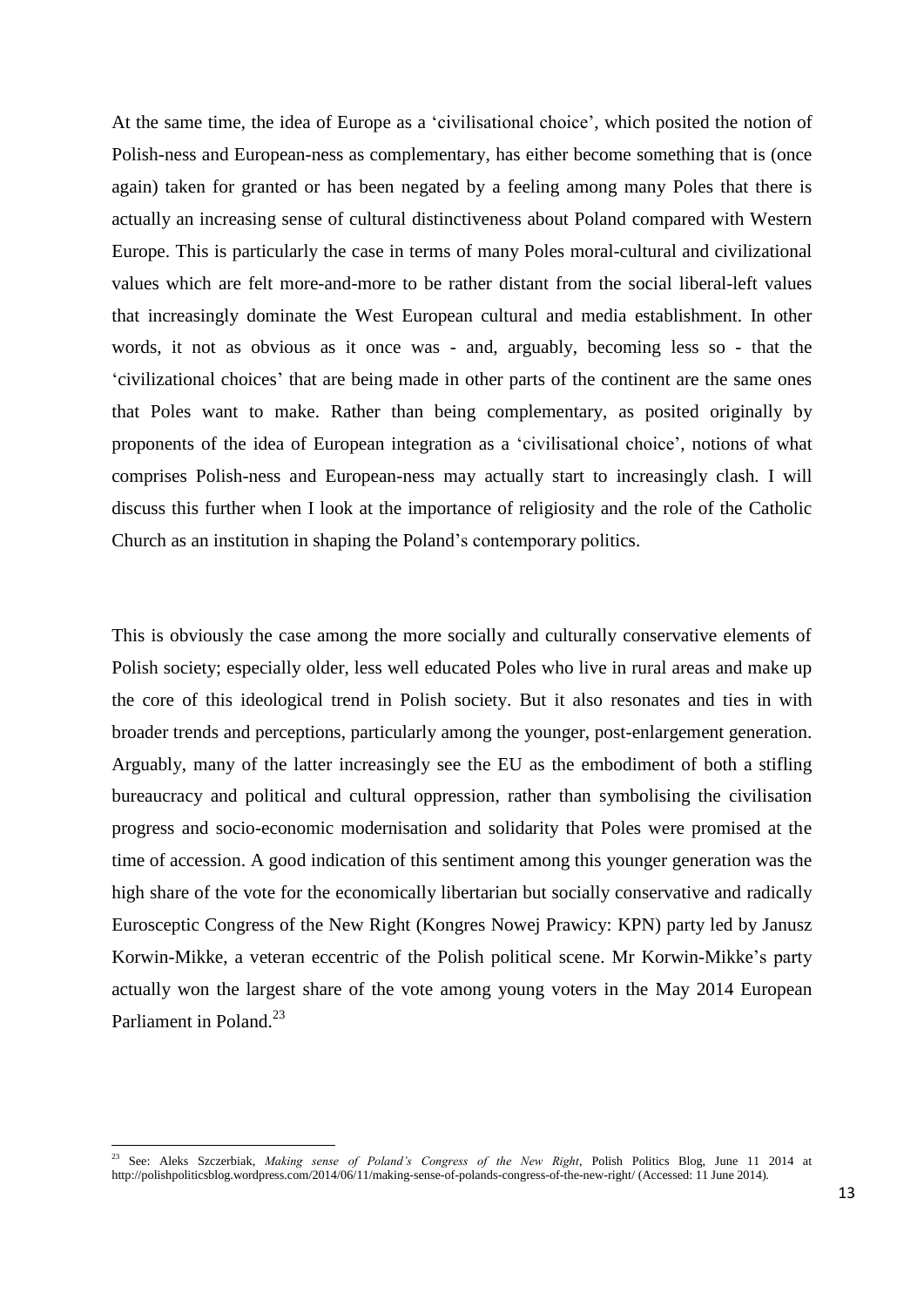#### **The importance of the Catholic Church**

The third thing that I would like to examine is the importance of the Catholic Church in contemporary Poland: both in terms of very high levels of religiosity among Poles (as measured by regular Church attendance) and the key role that the Church has played as an institution in contemporary Polish politics. This is a phenomenon that is critical to our understanding of the other two processes that I have discussed above, democratisation and the country's relationship with the EU, having played a key role in how they worked themselves out in Poland. At the same time, it also (arguably) highlights Poland's uniqueness, particularly in the context of an apparently increasingly secular Europe, and questions the extent to which the country can be seen as a 'model' for either normative emulation or from whom comparative analytical lessons can be drawn.

The Church played a pivotal mediating role in helping to broker the round table negotiations that, as we saw, were so critical in the process of democratic transition in Poland. Before that, it provided organisational and moral support to the Polish Solidarity movement and the democratic opposition, with Pope John Paul II playing a particularly notable role.<sup>24</sup> As a massive public expression of non-violent societal moral de-legitimation of the communist regime, Solidarity was, itself, often seen as a 'model' of how democratic opposition movements should organise themselves when taking on and confronting non-democratic regimes. Moreover, Solidarity is very difficult to grasp - indeed, probably makes no sense without understanding the role of the Catholic Church and high levels of religiosity in Polish society. <sup>25</sup> It was this that made Solidarity a *sui generis* kind of social movement and quintessentially Polish phenomenon representing a very particular - indeed, arguably unique constellation of political and social forces. It was the very public displays of religiosity - in the form of open-air masses and prayers, large numbers publicly practising the sacrament of penance, and numerous images and pictures of Pope John Paul II, the Virgin Mary and other Catholic religious symbols and icons - by the shipyard workers during the August 1980 strikes that led to the formation of the Solidarity, that was one of the reasons why elements of

<sup>&</sup>lt;sup>24</sup> See, for example: George Weigel, *The Final Revolution: The Resistance Church and the Collapse of Communism*, Oxford: Oxford University Press, 1992

<sup>25</sup> See, for example: Maryjane Osa, 'Creating Solidarity: The Religious Foundations of the Polish Social Movement', *East European Politics and Societies*, Vol 11 No 2, Spring 1997, 339-365.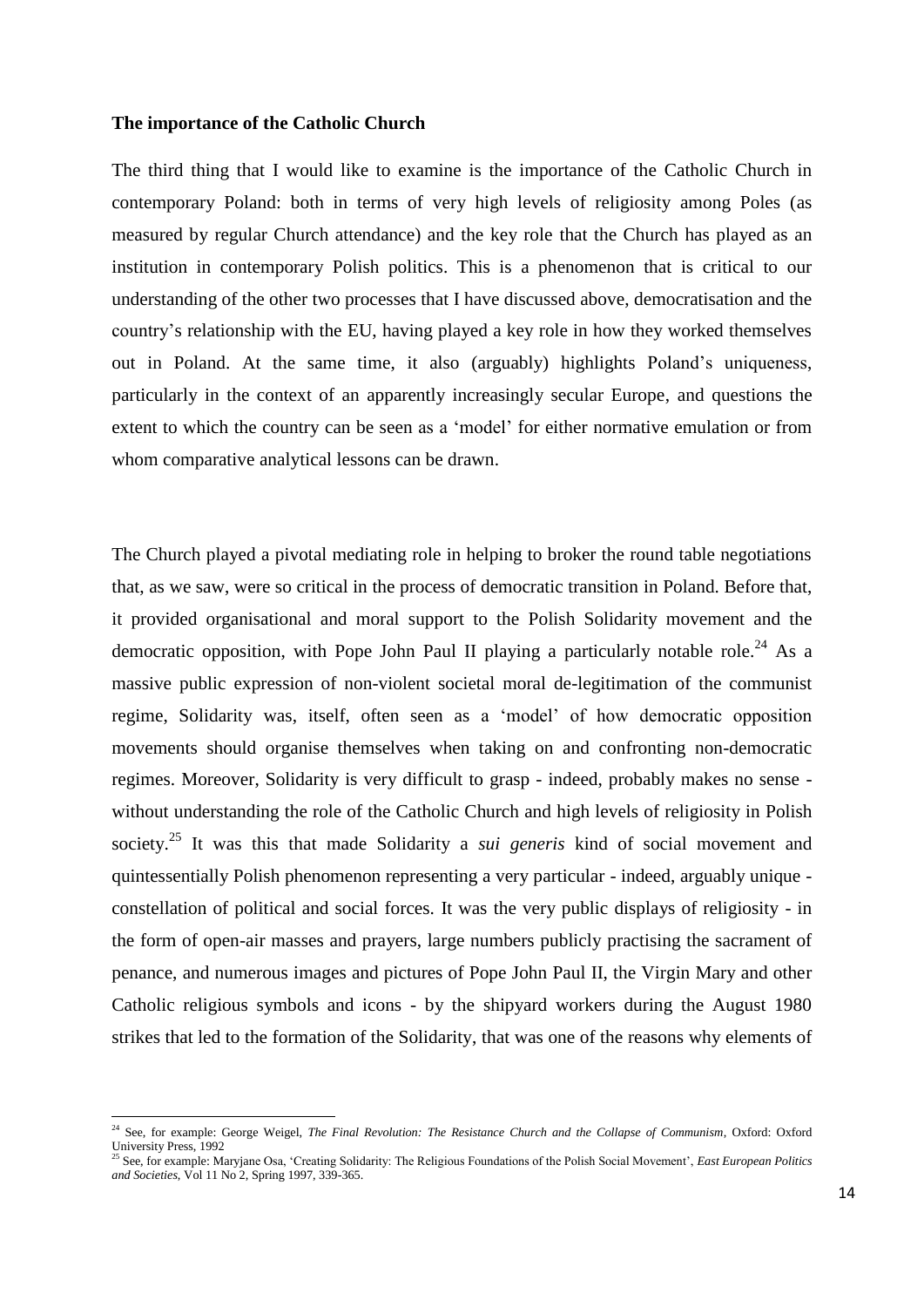the Western secular left (even those who were not communist fellow-travellers) often felt confused and uneasy about how to respond to the movement.

The Catholic Church also made an important contribution to Polish debates on European integration but in a particularly interesting, complex and somewhat ambiguous (some would say contradictory) way. On the one hand, the Church (hierarchy, priests and laity) played a key role in supporting of Poland's integration into the EU; notably in (arguably) helping to secure a Yes vote for EU accession in the June 2003 referendum. The most striking example of this was John Paul II's dramatic intervention in the EU accession referendum debate when he coined the slogan 'From the Union of Lublin (which united Poland and the Grand Duchy of Lithuania in the Sixteenth Century creating one of the largest states in Europe) to the European Union', thereby re-inforcing the message that Polish EU membership represented a civilisational choice of historic proportions.<sup>26</sup> On the other hand, Poland was distinctive (and possibly unique) in seeing the emergence of a religiously-inspired Eurosceptic movement the organisational network and media conglomerate surrounding the Catholic nationalist broadcaster Radio Maryja - as part of a more general Eurosceptic critique that associated the EU with Western secularism and social liberalism. $27$  This was striking given that, in Western Europe, politically organised Catholicism had traditionally manifested itself in Christian Democratic parties that were associated strongly with support for the European integration project. 28

What explains these complex and contradictory attitudes towards European integration and how are they - and, more broadly, the role played by the Catholic Church in Poland - likely to develop in the future? At the heart of the Polish Catholic Church's schizophrenia on the European issue was uncertainty as to whether certain processes and phenomena that were increasingly evident in Western Europe, and about which the Church felt deeply uneasy, were

<sup>26</sup> See: Mikołaj Lizut, 'Od Unii Lubelskiej do Unii Europejskiej', *Gazeta Wyborcza*, 20 May 2003; Jacek Moskwa, 'Europa potrzebuje Polski, Polska potrzebuje Europy', *Rzeczpospolita*, 20 May 2003; and Adam Szostkiewicz, Adam, 'Papież i kuglarze', *Polityka*, 31 May 2003.

<sup>27</sup> See, for example: Krzysztof Zuba, *Polski eurosceptycyzm i eurorealizm*. Opole: Wydawnictwo Uniwersytetu Opolskiego. 2006, pp254- 261.

 $^{28}$  The apparent lack of a successful Christian Democratic party in Poland is another paradox that I have explored in collaborative work with my former Sussex colleague, Tim Bale. See: Tim Bale and Aleks Szczerbiak, 'Why Is There No Christian Democracy in Poland - and Why Should We Care?' *Party Politics*, Vol 14 No 4, July 2008, pp479-500.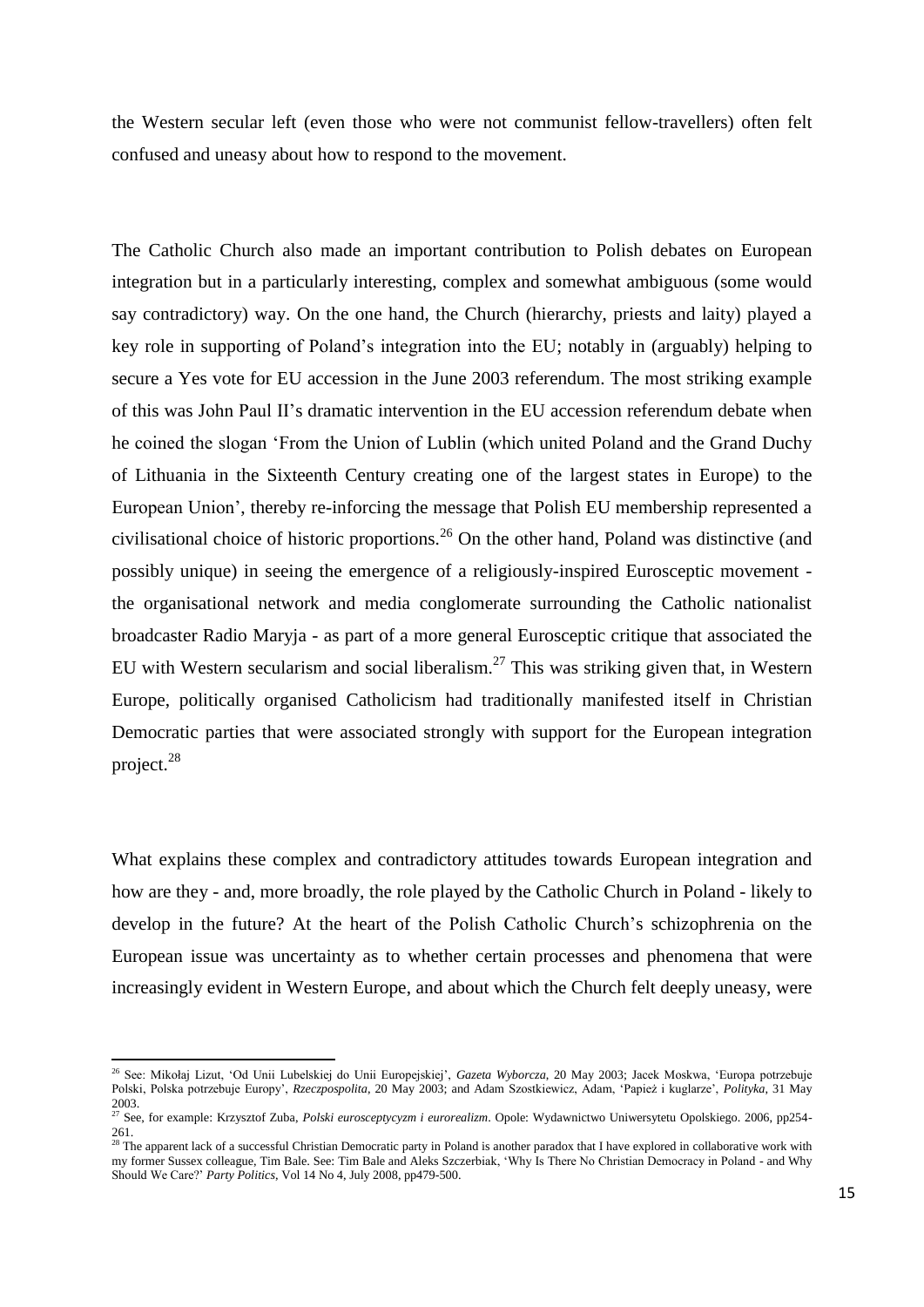linked to the European integration process or not.<sup>29</sup> These included processes such as secularisation, consumerism, individualism, the sexual revolution, changing attitudes towards individual morality, the rights and place in society of sexual minorities and the implications this has for traditional models and notions of the family; together with the threat to what John Paul II termed the 'culture of life' posed by the increasing availability and acceptability of artificial contraception, in vitro fertilisation, abortion and euthanasia. These processes were felt to be endemic to Western societies and to pose a formidable threat to the future of European civilisation. In other words, the key to how Polish Catholic Church's attitude towards European integration will develop in the future depends on the extent to which the EU as an organisation is, on the one hand, felt to be contributing to and strengthening these negative (in the eyes of the Church, at least) processes through its institutions and policies, or whether, on the other hand, the European integration project and these other civilizational processes are perceived to be developing on separate tracks. If the former is felt to be the case, this is likely to lead to greater hostility towards and suspicion of the European integration process on the part of the Polish Catholic Church, if it is the latter then there is likely to be greater openness towards the European project.

It is an open question, of course, what role the Polish Catholic Church will play in the future and whether the country will buck the trend of secularism that has swept across much of the continent (and which many feared European integration would accelerate) and maintain high levels of religiosity, with the Church remaining a key political actor as a continuing feature of 'Polish exceptionalism'. In that sense, Poland matters as a fascinating laboratory to test whether secularisation is an inevitable trend in Europe or if religion can continue to remain a powerful force of attraction in at least one modern European state. Clearly the role of the Church in Poland is now much more contested than it was in the past,  $30$  and there is evidence of some 'privatisation' of religious practices in Poland with: a steady, continuous decline in Church attendance during the last two decades,  $31$  and Polish religiosity being, arguably, more reflexive and culturally-rooted than spiritually deep. There is also plenty of evidence pointing towards a dissonance between Church teachings and the attitudes and behaviour of the

<sup>29</sup> See: *Polski eurosceptycyzm i eurorealizm*, pp249-250.

<sup>&</sup>lt;sup>30</sup> See, for example: Sabrina P. Ramet, 'The Catholic Church in Post-Communist Poland: Polarization, Privatization, and Decline in Influence' in Sabrina P. Ramet, ed. *Religion and Politics in Post-Socialist Central and Southeastern Europe: Challenges since 1989*. Basingstoke: Palgrave Macmillan. 2014, pp25-52.<br>
<sup>31</sup> Sec. 1.

<sup>31</sup> See: Janusz Czapiński and Tomasz Panek, eds, *Diagnoza Społeczna 2013: Warunki i jakość życia Polaków.* Warsaw: Ministerstwo Pracy i Polityki Spolecznej. 2013, p255.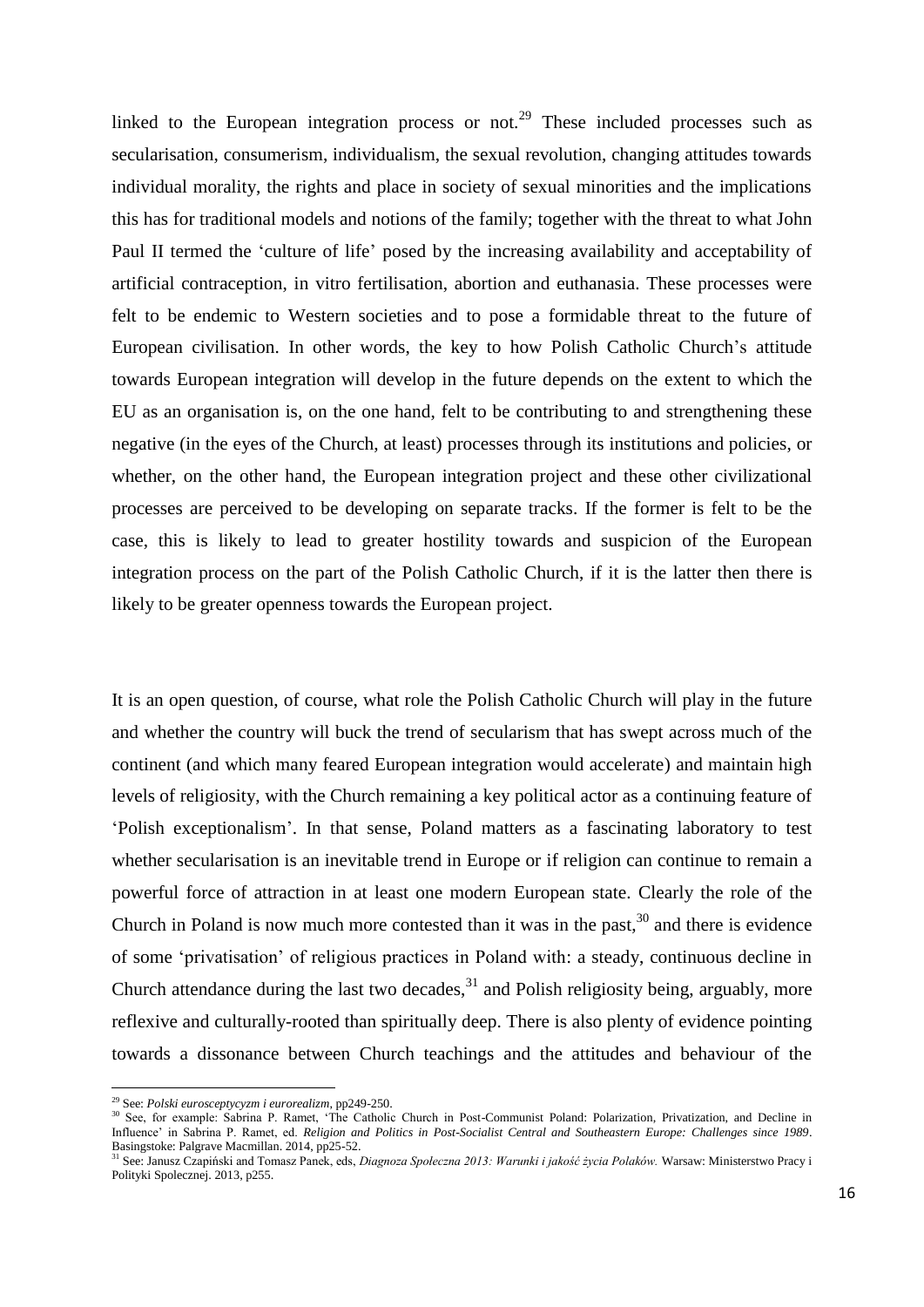faithful on issues such as sexual morality, birth control and in vitro fertilisation, with an increase in the West European phenomenon of what might be termed 'cafeteria Catholicism', with (nominal) Catholics picking and choosing the bits of Church teaching that they like.<sup>32</sup> On the other hand, Polish Church attendance remains relatively high, with around 40% of the population attending at least once a week,  $33$  and attitudes towards the Church are still something that can be a source of political mobilisation.<sup>34</sup> Moreover, the fact that many Poles remain 'culturally' Catholic, with Catholicism remaining strongly bound up with a sense of Polish-ness, is significant, together with the fact that, even if they are not always faithful to the Catholic Church's teaching, Poles are relatively socially and culturally conservative compared with other Europeans. Indeed there are actually some counter-trends away from 'cafeteria Catholicism' in Poland, notably changes in attitudes towards abortion, against which opposition hardened considerably since the early 1990s when public opinion was more evenly divided on the issue.<sup>35</sup>

### **(How) Does Poland matter?**

**.** 

So Poland matters, the question is *how* does it matter? Does it provide us with a model for understanding the democratisation and European integration processes both analytically and normatively? Or is the situation so complex and problematic when one looks beneath the surface, and there are simply too many unique elements that make it difficult to draw meaningful lessons and comparisons from the Polish case? Ostensibly, we can indeed find elements of Poland's experience of democratisation and European integration that could serve as a model, both analytically, as something from which we can draw comparative lessons, and in normative terms. The way that the country extracted itself from communist rule means that Poland is often seen as a model of a peaceful democratic transition process that has ensured that democracy is embedded, with no significant actors, including representatives of the former ruling elite, wanting a return to the *status quo ante* or opposing the new liberal democratic order. From the perspective of supporters of European integration,

<sup>32</sup> See: Janusz Mariański, *Katoliczyzm polski. Czagłość i zmiana. Studium socjologiczne*. Kraków: Wydawnictwo WAM, 2011; and CBOS, *Religijność a zasady moralne*. Warsaw: CBOS. February 2014, pp12-16. <sup>33</sup> See: *Diagnoza Społeczna 2013*, p255.

<sup>34</sup> See, for example: Krzysztof Jasiewicz, '"The Past Is Never Dead": Identity, Class, and Voting Behavior in Contemporary Poland, *East European Politics and Societies*, Vol 23 No 4, November 2009, pp491-508.

<sup>35</sup> See, for example: CBOS, *Opinie o prawie aborcyjnym*, CBOS: Warsaw, 2012.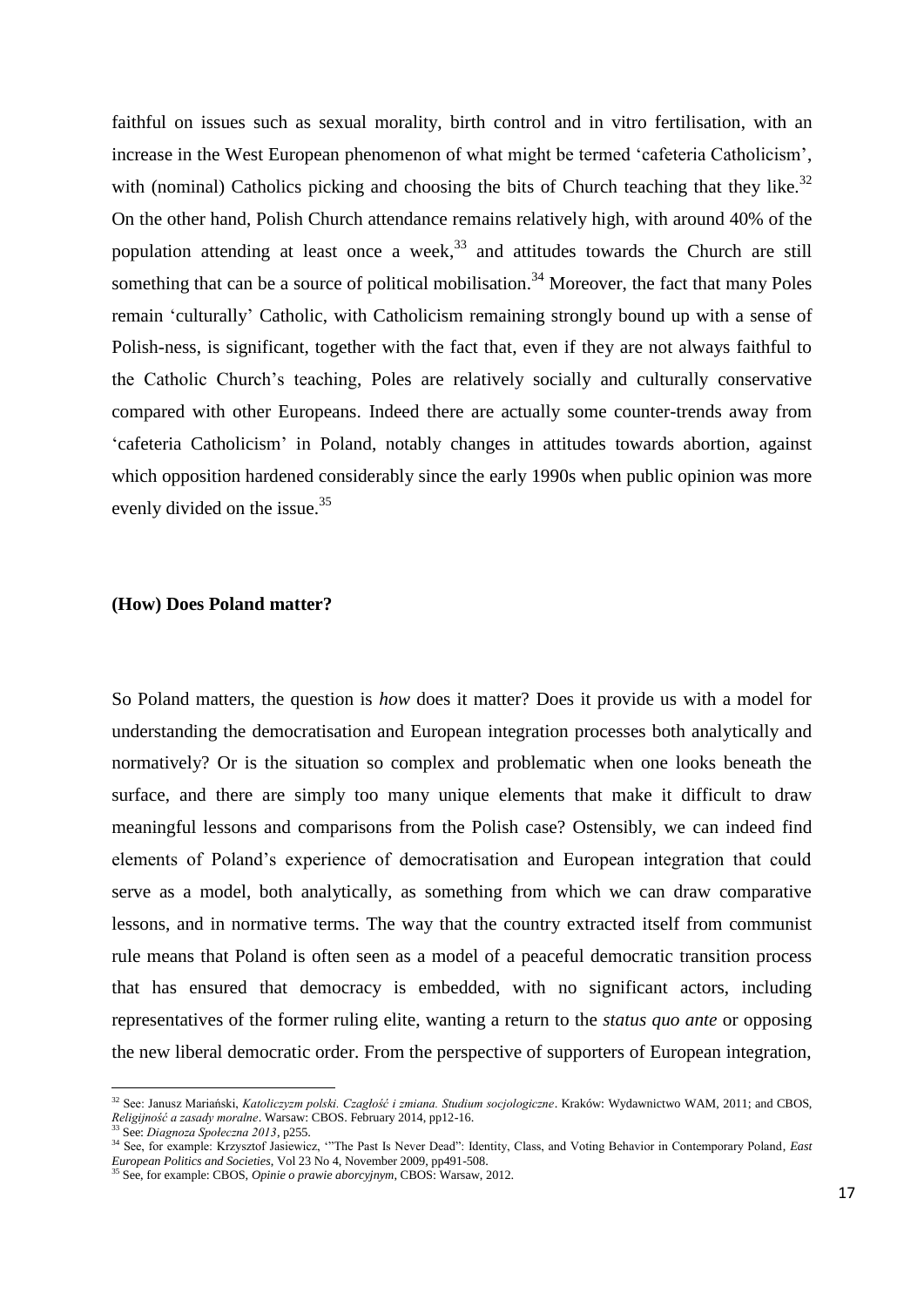Poland can also be seen a 'model' European both in terms of: its political (and cultural) elites who have located themselves within the European mainstream, and the high levels of popular support for EU membership, rooted (in part at least) in the idea of European integration as a 'civilisational choice' in which notions of European-ness and Polish-ness are seen as complementary.

However, while the round table negotiations may be seen as a model of successful transition, the nature of the Polish elite bargain, which meant that transitional justice was delayed, contributed to a feeling among many Poles that nothing had really changed. This highlights the risks associated with attempting to dis-enfranchise society from the process of regime change. Indeed, the recurrence of concerns about transitional justice, particularly the issues of lustration and access to communist security service files, suggest that there are problems with 'forgiving and forgetting' as a model for new democracies in terms of dealing with old regime elites, that may be indicative of a wider unease and concerns about the quality of the post-communist democracy that is emerging in Poland. Moreover, the idea of Poland as a 'model European' conflicts with an 'awkwardness' that there is in Poland's relationship with the EU which is driven by an ill-fit between the country's size and aspirations, on the one hand, and its economic and geo-political clout on the other. Such 'awkwardness' has asserted itself on a number of occasions and has the capacity to do so again. This paradox is also potentially evident when one looks at public attitudes towards the EU, with Polish Europhilia being highly contingent. The main benefits from European integration are now less obvious to a younger, post-accession generation (and likely to become even less so) and some of these benefits - such as the ability to access West European labour markets and concomitant mass emigration - are perceived increasingly as signs of weakness and failure rather than success. The civilisational choice which posited the idea of Polish-nesss and European-ness as complementary identities is not as obvious as it once was and, again, arguably becoming increasingly less so. Finally, the Catholic Church and high (and apparently relatively enduring) levels of societal religiosity are something that is unique to Poland and made all of these processes work themselves out differently, playing a key role in the democratisation process and in debates on European integration; although whether this will continue to be a feature of 'Polish exceptionalism' in the future remains an open question. In other words, the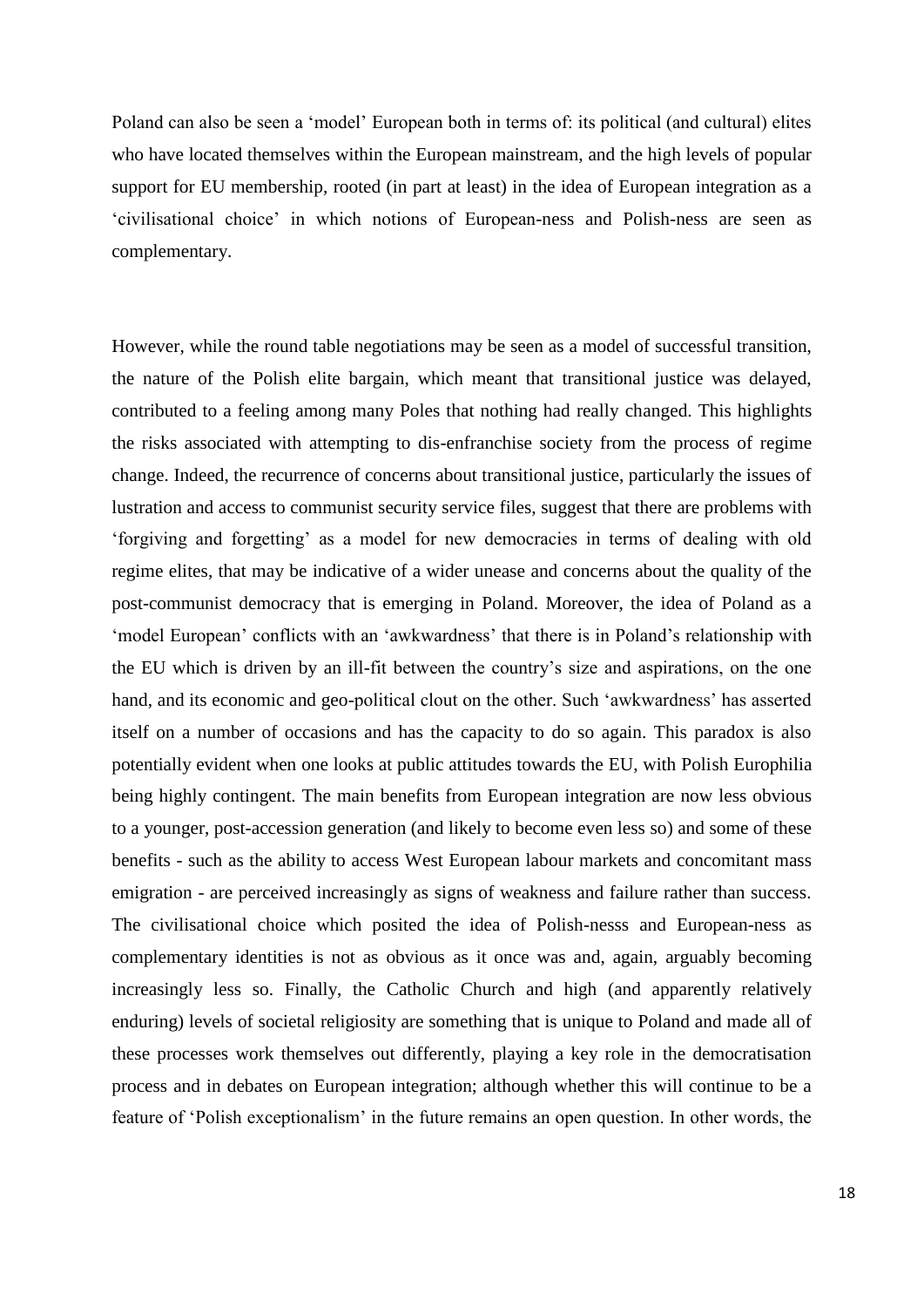role of the Catholic Church highlights the fact that there is also a uniqueness in the way that these processes have worked themselves out in Poland.

So the answer to the question 'Does Poland provide a model for democratic transition and European integration (in the analytical and normative sense)?' is, to quote a Polish Archbishop when asked whether the Catholic Church supported Polish accession to the EU: 'Yes but, with an emphasis on the but'.<sup>36</sup> And it is the 'but' as much as the 'Yes' that makes the Polish case interesting and important to understand if we want to make sense of contemporary Europe. Ironically, it is precisely this uniqueness that means we can draw insights from and learn about other cases by looking at the Polish one.

1

<sup>36</sup> See: 'Nie zamykać polskich katolików pod kloszem, *Gazeta Wyborcza*, 15 April 2002.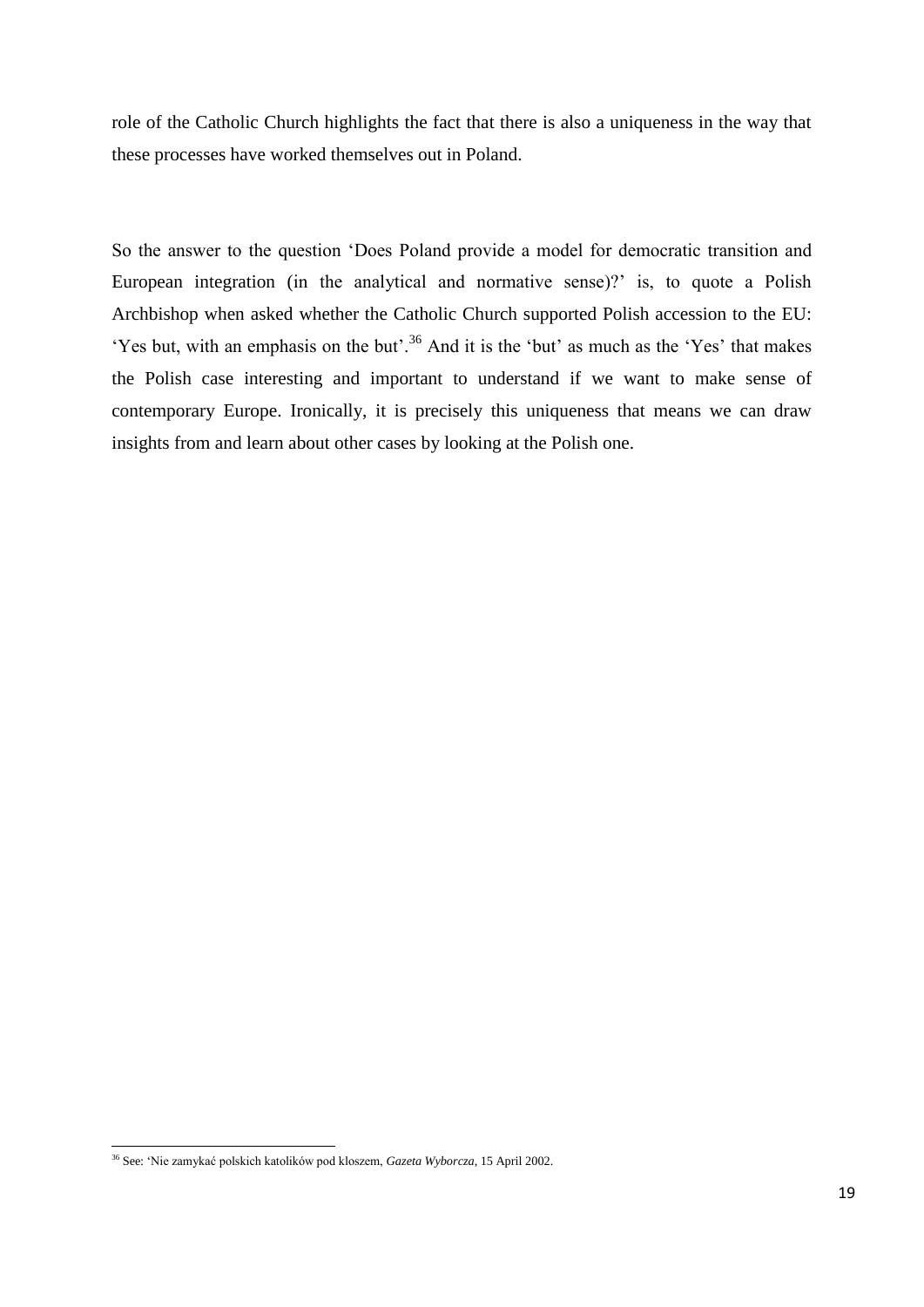# **Working Papers in Contemporary European Studies**

| 1.  | Vesna Bojicic and David Dyker<br>Sanctions on Serbia: Sledgehammer or Scalpel                                                              | June 1993        |
|-----|--------------------------------------------------------------------------------------------------------------------------------------------|------------------|
| 2.  | <b>Gunther Burghardt</b><br>The Future for a European Foreign and Security Policy                                                          | August 1993      |
| 3.  | Xiudian Dai, Alan Cawson, Peter Holmes<br>Competition, Collaboration & Public Policy: A Case Study of the<br><b>European HDTV Strategy</b> | February 1994    |
| 4.  | Colin Crouch<br>The Future of Unemployment in Western Europe? Reconciling Demands<br>for Flexibility, Quality and Security                 | February 1994    |
| 5.  | John Edmonds<br>Industrial Relations - Will the European Community Change Everything?                                                      | February 1994    |
| 6.  | Olli Rehn<br>The European Community and the Challenge of a Wider Europe                                                                    | <b>July 1994</b> |
| 7.  | <b>Ulrich Sedelmeier</b><br>The EU's Association Policy towards Central Eastern Europe: Political<br>and Economic Rationales in Conflict   | October 1994     |
| 8.  | Mary Kaldor<br>Rethinking British Defence Policy and Its Economic Implications                                                             | February 1995    |
| 9.  | Alasdair Young<br>Ideas, Interests and Institutions: The Politics of Liberalisation in the<br>EC's Road Haulage Industry                   | December 1994    |
| 10. | Keith Richardson<br>Competitiveness in Europe: Cooperation or Conflict?                                                                    | December 1994    |
| 11. | Mike Hobday<br>The Technological Competence of European Semiconductor Producers                                                            | June 1995        |
| 12. | <b>Graham Avery</b><br>The Commission's Perspective on the Enlargement Negotiations                                                        | <b>July 1995</b> |
| 13. | Gerda Falkner<br>The Maastricht Protocol on Social Policy: Theory and Practice                                                             | September 1995   |
| 14. | Vesna Bojicic, Mary Kaldor, Ivan Vejvoda<br>Post-War Reconstruction in the Balkans                                                         | November 1995    |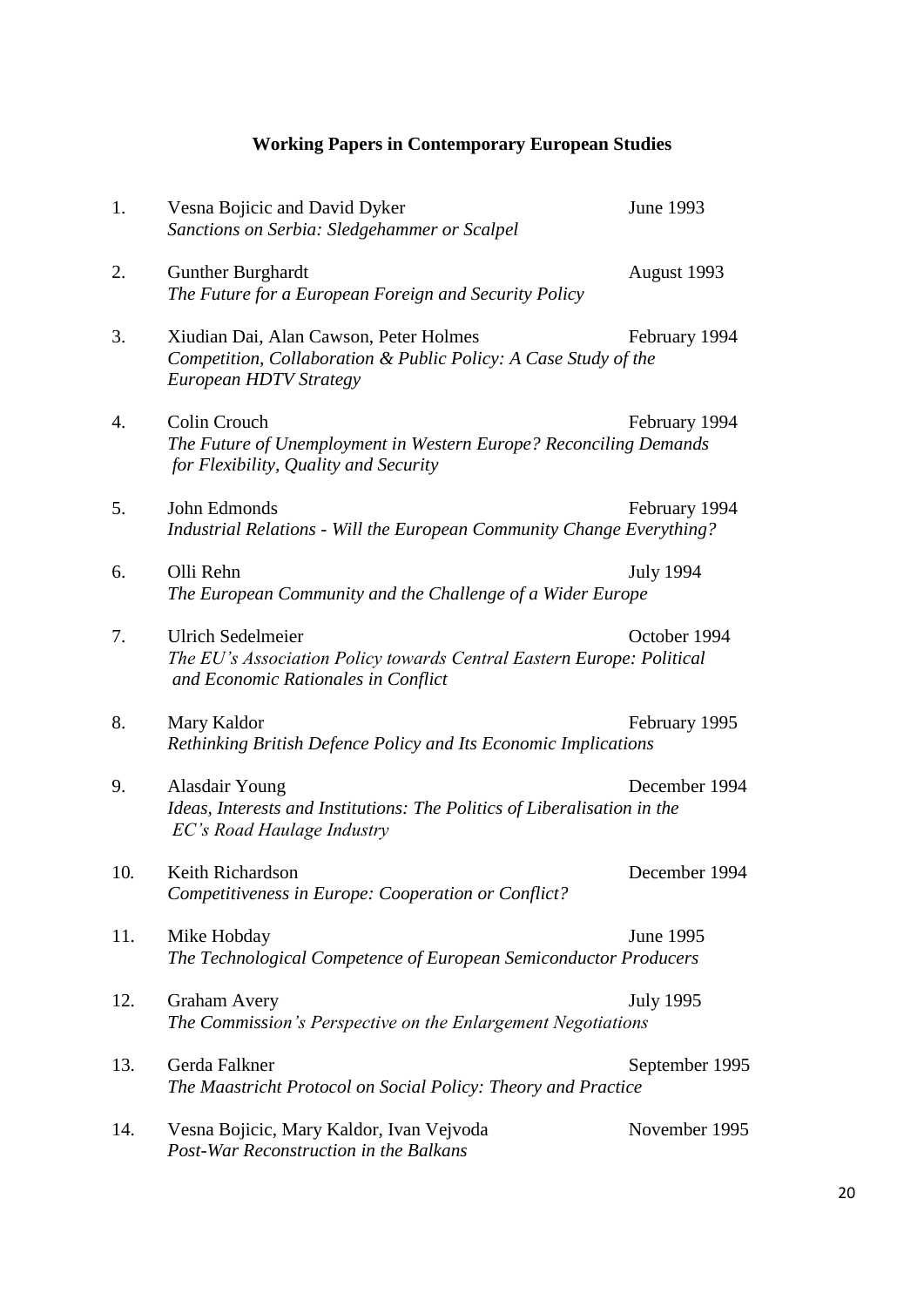| 15. | Alasdair Smith, Peter Holmes, Ulrich Sedelmeier,<br>Edward Smith, Helen Wallace, Alasdair Young<br>The European Union and Central and Eastern Europe: Pre-Accession<br><b>Strategies</b>  | March 1996     |
|-----|-------------------------------------------------------------------------------------------------------------------------------------------------------------------------------------------|----------------|
| 16. | Helen Wallace<br>From an Island off the North-West Coast of Europe                                                                                                                        | March 1996     |
| 17. | Indira Konjhodzic<br>Democratic Consolidation of the Political System in Finland, 1945-1970:<br>Potential Model for the New States of Central and Eastern Europe?                         | June 1996      |
| 18. | Antje Wiener and Vince Della Sala<br>Constitution Making and Citizenship Practice - Bridging the Democracy<br>Gap in the EU?                                                              | December 1996  |
| 19. | Helen Wallace and Alasdair Young<br><b>Balancing Public and Private Interests Under Duress</b>                                                                                            | December 1996  |
| 20. | S. Ran Kim<br>Evolution of Governance & the Growth Dynamics of the Korean<br>Semiconductor Industry                                                                                       | April 1997     |
| 21. | <b>Tibor Navracsics</b><br>A Missing Debate?: Hungary and the European Union                                                                                                              | June 1997      |
| 22. | Peter Holmes with Jeremy Kempton<br>Study on the Economic and Industrial Aspects of Anti-Dumping Policy                                                                                   | September 1997 |
| 23. | <b>Helen Wallace</b><br>Coming to Terms with a Larger Europe: Options for Economic<br>Integration                                                                                         | January 1998   |
| 24. | Mike Hobday, Alan Cawson and S Ran Kim<br>The Pacific Asian Electronics Industries: Technology Governance<br>and Implications for Europe                                                  | January 1998   |
| 25. | Iain Begg<br>Structural Fund Reform in the Light of Enlargement<br>CENTRE ON EUROPEAN POLITICAL ECONOMY Working Paper No. 1                                                               | August 1998    |
| 26. | Mick Dunford and Adrian Smith<br>Trajectories of Change in Europe's Regions: Cohesion,<br>Divergence and Regional Performance<br>CENTRE ON EUROPEAN POLITICAL ECONOMY Working Paper No. 2 | August 1998    |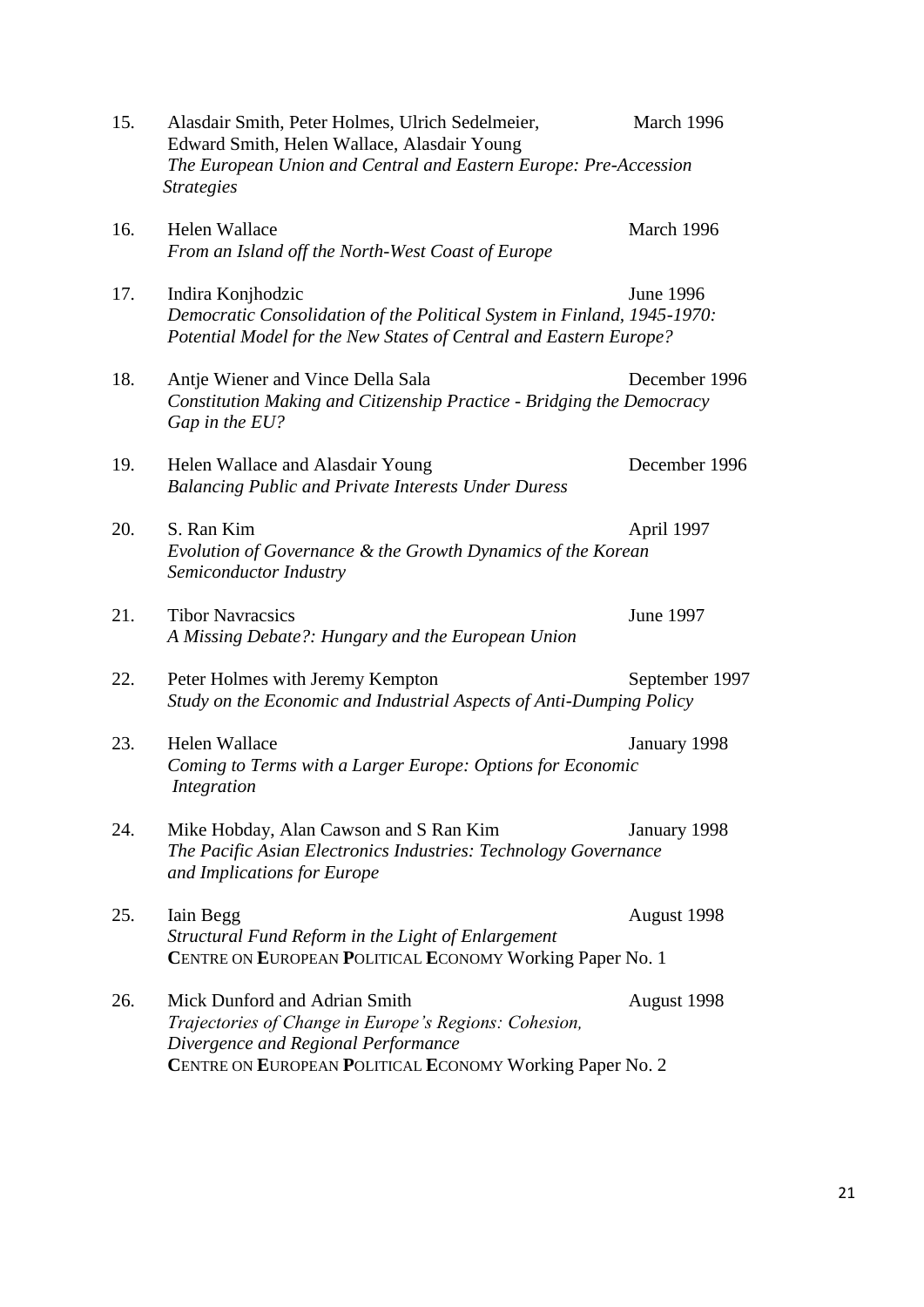27. Ray Hudson August 1998 *What Makes Economically Successful Regions in Europe Successful? Implications for Transferring Success from West to East* **C**ENTRE ON **E**UROPEAN **P**OLITICAL **E**CONOMY Working Paper No. 3 28. Adam Swain August 1998 *Institutions and Regional Development: Evidence from Hungary and Ukraine* **C**ENTRE ON **E**UROPEAN **P**OLITICAL **E**CONOMY Working Paper No. 4 29. Alasdair Young Coroler 1998 *Interpretation and 'Soft Integration' in the Adaptation of the European Community's Foreign Economic Policy* **C**ENTRE ON **E**UROPEAN **P**OLITICAL **E**CONOMY Working Paper No. 5 30. Rilka Dragneva March 1999 *Corporate Governence Through Privatisation: Does Design Matter?* 31. Christopher Preston and Arkadiusz Michonski March 1999 *Negotiating Regulatory Alignment in Central Europe: The Case of the Poland EU European Conformity Assessment Agreement* 32. Jeremy Kempton, Peter Holmes, Cliff Stevenson September 1999 *Globalisation of Anti-Dumping and the EU* **C**ENTRE ON **E**UROPEAN **P**OLITICAL **E**CONOMY Working Paper No. 6 33. Alan Mayhew March 2000 *Financial and Budgetary Implications of the Accession of Central and East European Countries to the European Union.* 34. Aleks Szczerbiak May 2000 *Public Opinion and Eastward Enlargement - Explaining Declining Support for EU Membership in Poland* 35. Keith Richardson September 2000 *Big Business and the European Agenda* 36. Aleks Szczerbiak and Paul Taggart October 2000 *Opposing Europe: Party Systems and Opposition to the Union, the Euro and Europeanisation* **O**PPOSING **E**UROPE **R**ESEARCH **N**ETWORK Working Paper No. 1 37. Alasdair Young, Peter Holmes and Jim Rollo November 2000 *The European Trade Agenda After Seattle* 38. Sławomir Tokarski and Alan Mayhew December 2000 *Impact Assessment and European Integration Policy*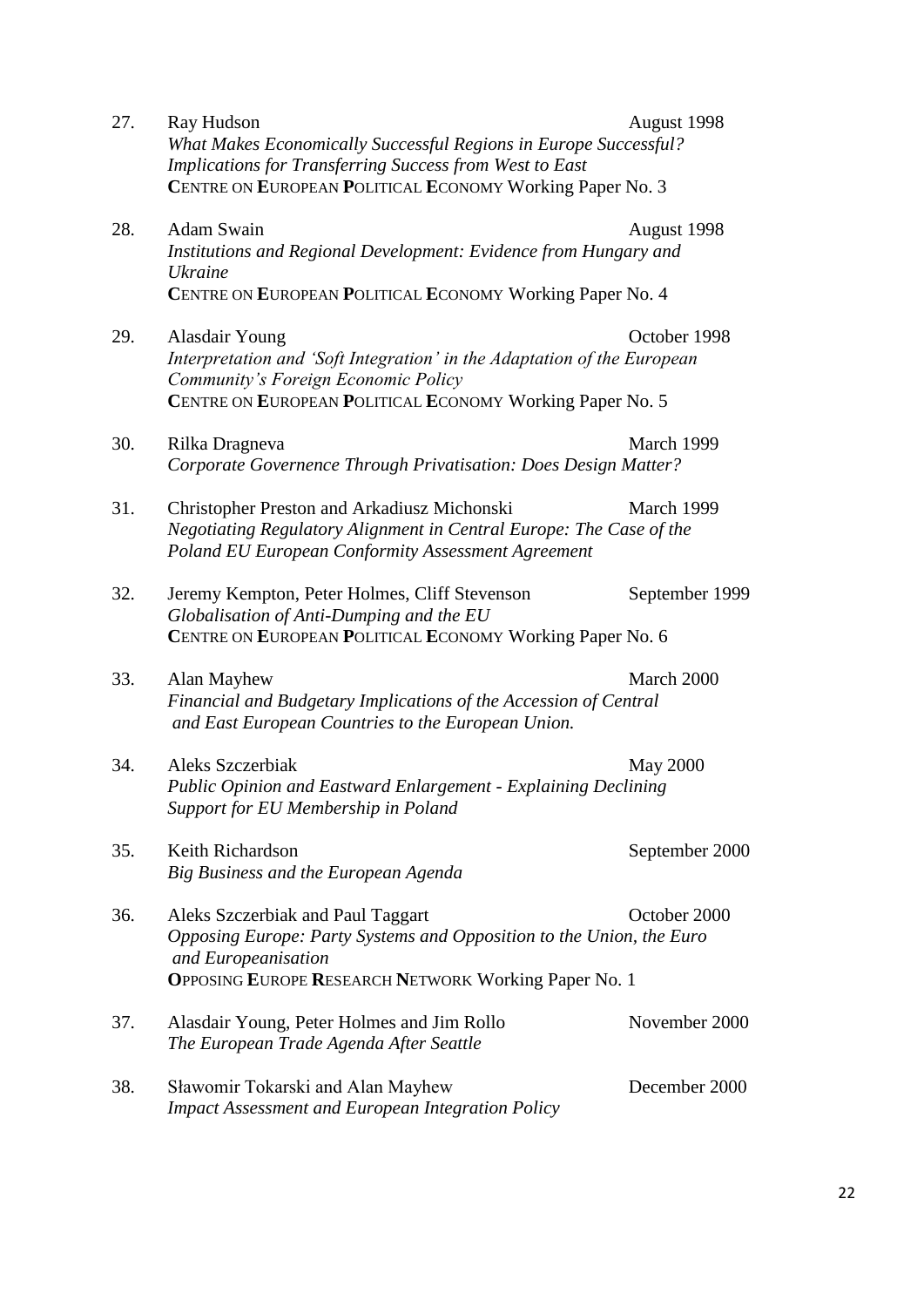| 39. | Alan Mayhew<br>Enlargement of the European Union: an Analysis of the Negotiations<br>with the Central and Eastern European Candidate Countries                                                                       | December 2000  |
|-----|----------------------------------------------------------------------------------------------------------------------------------------------------------------------------------------------------------------------|----------------|
| 40. | Pierre Jacquet and Jean Pisani-Ferry<br>Economic Policy Co-ordination in the Eurozone: What has been achieved?<br>What should be done?                                                                               | January 2001   |
| 41. | Joseph F. Francois and Machiel Rombout<br>Trade Effects From The Integration Of The Central And East European<br>Countries Into The European Union                                                                   | February 2001  |
| 42. | Peter Holmes and Alasdair Young<br>Emerging Regulatory Challenges to the EU's External Economic Relations                                                                                                            | February 2001  |
| 43. | Michael Johnson<br>EU Enlargement and Commercial Policy: Enlargement and the Making<br>of Commercial Policy                                                                                                          | March 2001     |
| 44. | Witold Orłowski and Alan Mayhew<br>The Impact of EU Accession on Enterprise, Adaptation and Institutional<br>Development in the Countries of Central and Eastern Europe                                              | May 2001       |
| 45. | Adam Lazowski<br>Adaptation of the Polish legal system to European Union law: Selected aspects                                                                                                                       | May 2001       |
| 46. | Paul Taggart and Aleks Szczerbiak<br>Parties, Positions and Europe: Euroscepticism in the EU Candidate<br><b>States of Central and Eastern Europe</b><br><b>OPPOSING EUROPE RESEARCH NETWORK Working Paper No. 2</b> | May 2001       |
| 47. | Paul Webb and Justin Fisher<br>Professionalizing the Millbank Tendency: the Political Sociology of New<br>Labour's Employees                                                                                         | May 2001       |
| 48. | Aleks Szczerbiak<br>Europe as a Re-aligning Issue in Polish Politics?: Evidence from<br>the October 2000 Presidential Election<br>OPPOSING EUROPE RESEARCH NETWORK Working Paper No. 3                               | June 2001      |
| 49. | <b>Agnes Batory</b><br>Hungarian Party Identities and the Question of European Integration<br><b>OPPOSING EUROPE RESEARCH NETWORK Working Paper No. 4</b>                                                            | September 2001 |
| 50. | Karen Henderson<br>Euroscepticism or Europhobia: Opposition attitudes to the EU in the<br>Slovak Republic<br><b>OPPOSING EUROPE RESEARCH NETWORK Working Paper No. 5</b>                                             | September 2001 |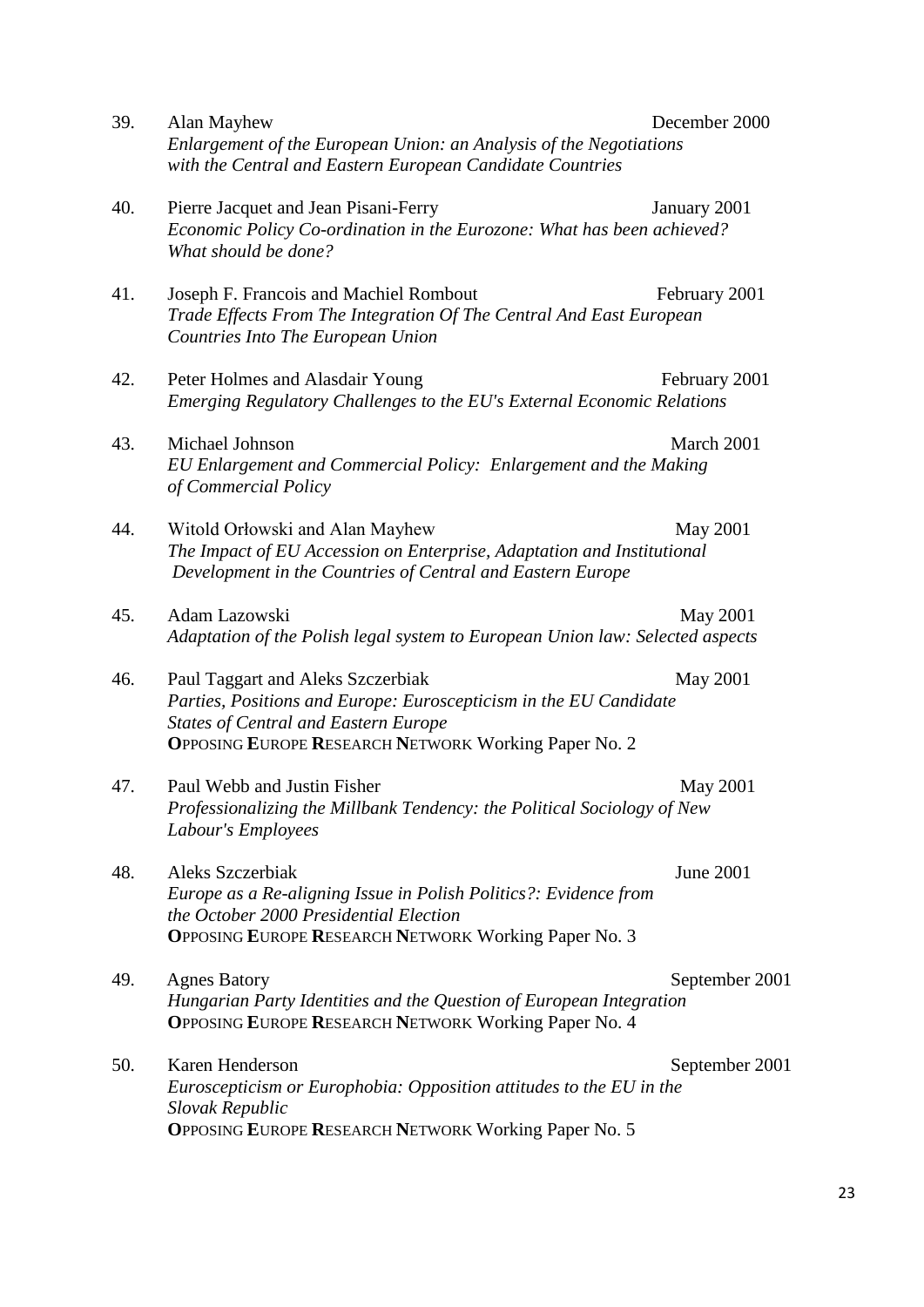51. Paul Taggart and Aleks Szczerbiak April 2002 *The Party Politics of Euroscepticism in EU Member and Candidate States* **O**PPOSING **E**UROPE **R**ESEARCH **N**ETWORK Working Paper No. 6. 52. Alan Mayhew April 2002 *The Negotiating Position of the European Union on Agriculture, the Structural Funds and the EU Budget.* 53. Aleks Szczerbiak May 2002 *After the Election, Nearing The Endgame: The Polish Euro-Debate in the Run Up To The 2003 EU Accession Referendum* **O**PPOSING **E**UROPE **R**ESEARCH **N**ETWORK Working Paper No. 7. 54. Charlie Lees June 2002 *'Dark Matter': institutional constraints and the failure of party-based Euroscepticism in Germany* **O**PPOSING **E**UROPE **R**ESEARCH **N**ETWORK Working Paper No. 8 55. Pinar Tanlak October 2002 *Turkey EU Relations in the Post Helsinki phase and the EU harmonisation laws adopted by the Turkish Grand National Assembly in August 2002* 56. Nick Sitter October 2002 *Opposing Europe: Euro-Scepticism, Opposition and Party Competition* **O**PPOSING **E**UROPE **R**ESEARCH **N**ETWORK Working Paper No. 9 57. Hans G. Nilsson November 2002 *Decision Making in EU Justice and Home Affairs: Current Shortcomings and Reform Possibilities* 58. Adriano Giovannelli November 2002 *Semipresidentialism: an emerging pan-European model* 59. Daniel Naurin December 2002 *Taking Transparency Seriously* 60. Lucia QuagliaMarch 2003 *Euroscepticism in Italy and centre Right and Right wing political parties* **O**PPOSING **E**UROPE **R**ESEARCH **N**ETWORK Working Paper No. 10 61. Francesca VassalloMarch 2003 *Another Europeanisation Case: British Political Activism* 62. Kieran Williams, Aleks Szczerbiak, Brigid Fowler March 2003 *Explaining Lustration in Eastern Europe: a Post-Communist Politics Approach*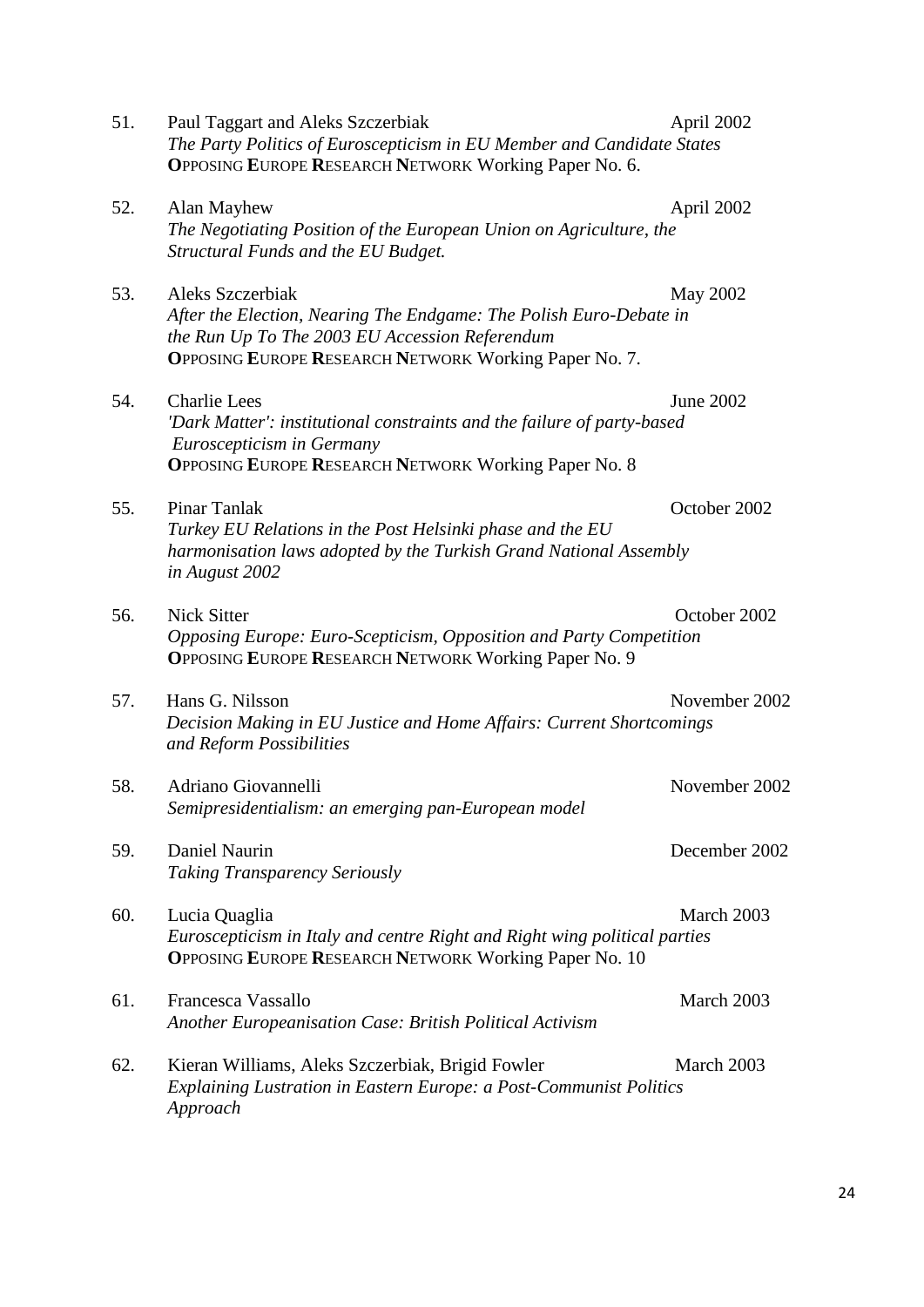| 63. | Rasa Spokeviciute<br>The Impact of EU Membership of The Lithuanian Budget                                                                                                                                             | March 2003      |
|-----|-----------------------------------------------------------------------------------------------------------------------------------------------------------------------------------------------------------------------|-----------------|
| 64. | Clive Church<br>The Contexts of Swiss Opposition to Europe<br><b>OPPOSING EUROPE RESEARCH NETWORK Working Paper No. 11</b>                                                                                            | May 2003        |
| 65. | Alan Mayhew<br>The Financial and Budgetary Impact of Enlargement and Accession                                                                                                                                        | May 2003        |
| 66. | Przemysław Biskup<br>Conflicts Between Community and National Laws: An Analysis of the<br><b>British Approach</b>                                                                                                     | June 2003       |
| 67. | Eleonora Crutini<br>Evolution of Local Systems in the Context of Enlargement                                                                                                                                          | August 2003     |
| 68. | Professor Jim Rollo<br>Agriculture, the Structural Funds and the Budget After Enlargement                                                                                                                             | August 2003     |
| 69. | Aleks Szczerbiak and Paul Taggart<br>Theorising Party-Based Euroscepticism: Problems of Definition,<br><b>Measurement and Causality</b><br>EUROPEAN PARTIES ELECTIONS AND REFERENDUMS NETWORK Working Paper<br>No. 12 | October 2003    |
| 70. | Nicolo Conti<br>Party Attitudes to European Integration: A Longitudinal Analysis of the<br><b>Italian Case</b><br>EUROPEAN PARTIES ELECTIONS AND REFERENDUMS NETWORK Working Paper<br>No. 13                          | November 2003   |
| 71. | Paul Lewis<br>The Impact of the Enlargement of the European Union on Central<br><b>European Party Systems</b><br>EUROPEAN PARTIES ELECTIONS AND REFERENDUMS NETWORK Working Paper<br>No. 14                           | November 2003   |
| 72. | Jonathan P. Aus<br>Supranational Governance in an "Area of Freedom, Security and<br>Justice": Eurodac and the Politics of Biometric Control                                                                           | December 2003   |
| 73. | Juraj Buzalk<br>Is Rural Populism on the decline? Continuities and Changes in<br>Twentieth Century Europe: The case of Slovakia                                                                                       | February 2004   |
| 74. | Anna Slodka<br>Eco Labelling in the EU: Lessons for Poland                                                                                                                                                            | <b>May 2004</b> |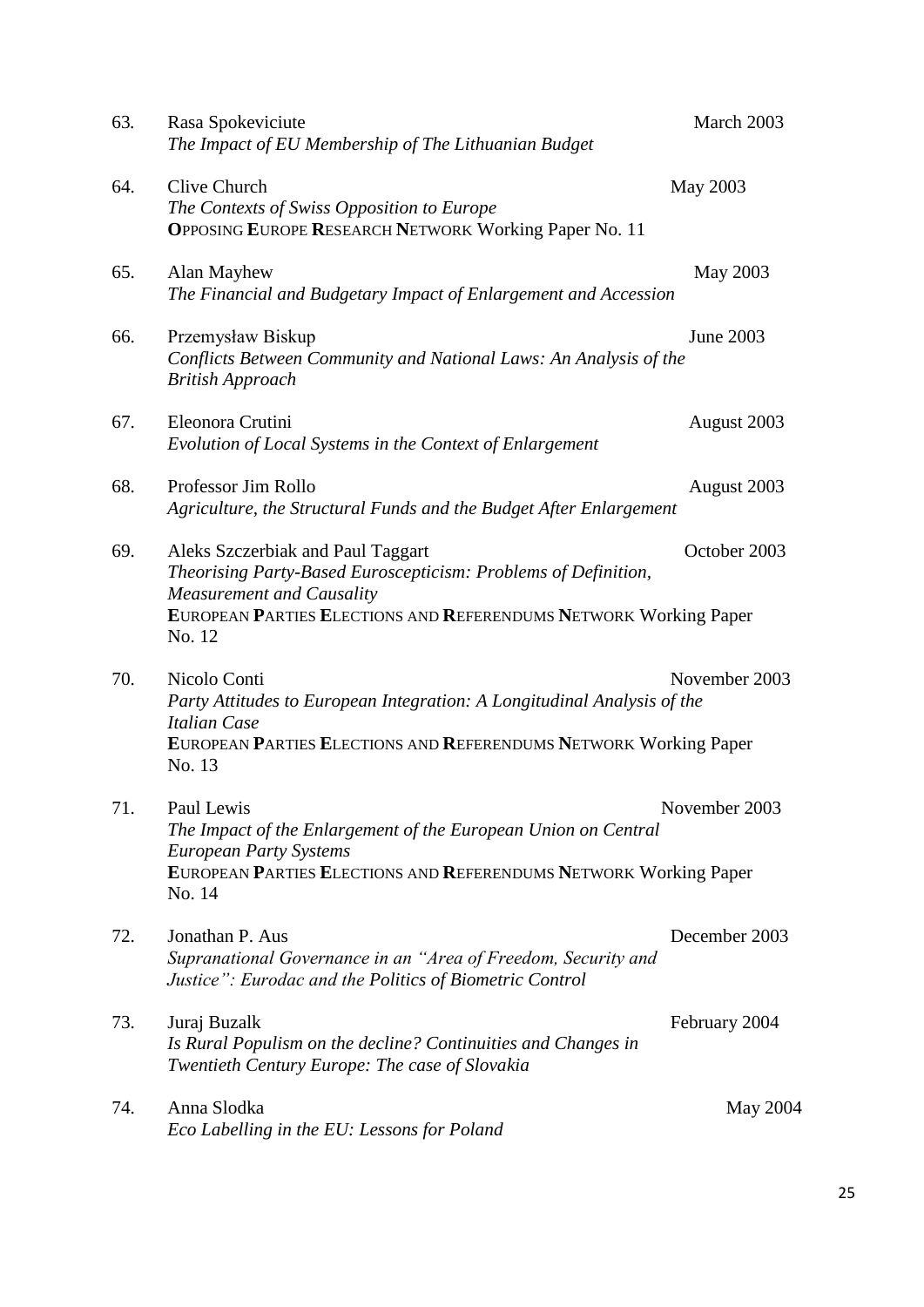| 75. | Pasquale Tridico<br>Institutional Change and Economic Performance in Transition<br>Economics: The case of Poland                                                                                                                   | May 2004       |
|-----|------------------------------------------------------------------------------------------------------------------------------------------------------------------------------------------------------------------------------------|----------------|
| 76. | Arkadiusz Domagala<br>Humanitarian Intervention: The Utopia of Just War?<br>The NATO intervention in Kosovo and the restraints of Humanitarian Intervention                                                                        | August 2004    |
| 77. | Marisol Garcia, Antonio Cardesa Salzmann & Marc Pradel<br>The European Employment Strategy: An Example of European<br>Multi-level Governance                                                                                       | September 2004 |
| 78. | Alan Mayhew<br>The Financial Framework of the European Union, 2007–2013: New<br>Policies? New Money?                                                                                                                               | October 2004   |
| 79. | Wojciech Lewandowski<br>The Influence of the War in Iraq on Transatlantic Relations                                                                                                                                                | October 2004   |
| 80. | Susannah Verney<br>The End of Socialist Hegemony: Europe and the Greek Parliamentary<br>Election of $7^{th}$ March 2004<br>EUROPEAN PARTIES ELECTIONS AND REFERENDUMS NETWORK Working Paper<br>No. 15                              | October 2004   |
| 81. | Kenneth Chan<br>Central and Eastern Europe in the 2004 European Parliamentary<br>Elections: A Not So European Event<br>EUROPEAN PARTIES ELECTIONS AND REFERENDUMS NETWORK Working Paper<br>No. 16                                  | November 2004  |
| 82. | <b>Lionel Marquis</b><br>The Priming of Referendum Votes on Swiss European Policy<br>EUROPEAN PARTIES ELECTIONS AND REFERENDUMS NETWORK Working Paper<br>No. 17                                                                    | December 2004  |
| 83. | Lionel Marquis and Karin Gilland Lutz<br>Thinking About and Voting on Swiss Foreign Policy: Does Affective<br>and Cognitive Involvement Play a Role?<br>EUROPEAN PARTIES ELECTIONS AND REFERENDUMS NETWORK Working Paper<br>No. 18 | December 2004  |
| 84. | Nathaniel Copsey and Aleks Szczerbiak<br>The Future of Polish-Ukrainian Relations: Evidence from the June 2004<br>European Parliament Election Campaign in Poland                                                                  | March 2005     |
| 85. | Ece Ozlem Atikcan<br>Citizenship or Denizenship: The Treatment of Third Country Nationals<br>in the European Union                                                                                                                 | May 2006       |

26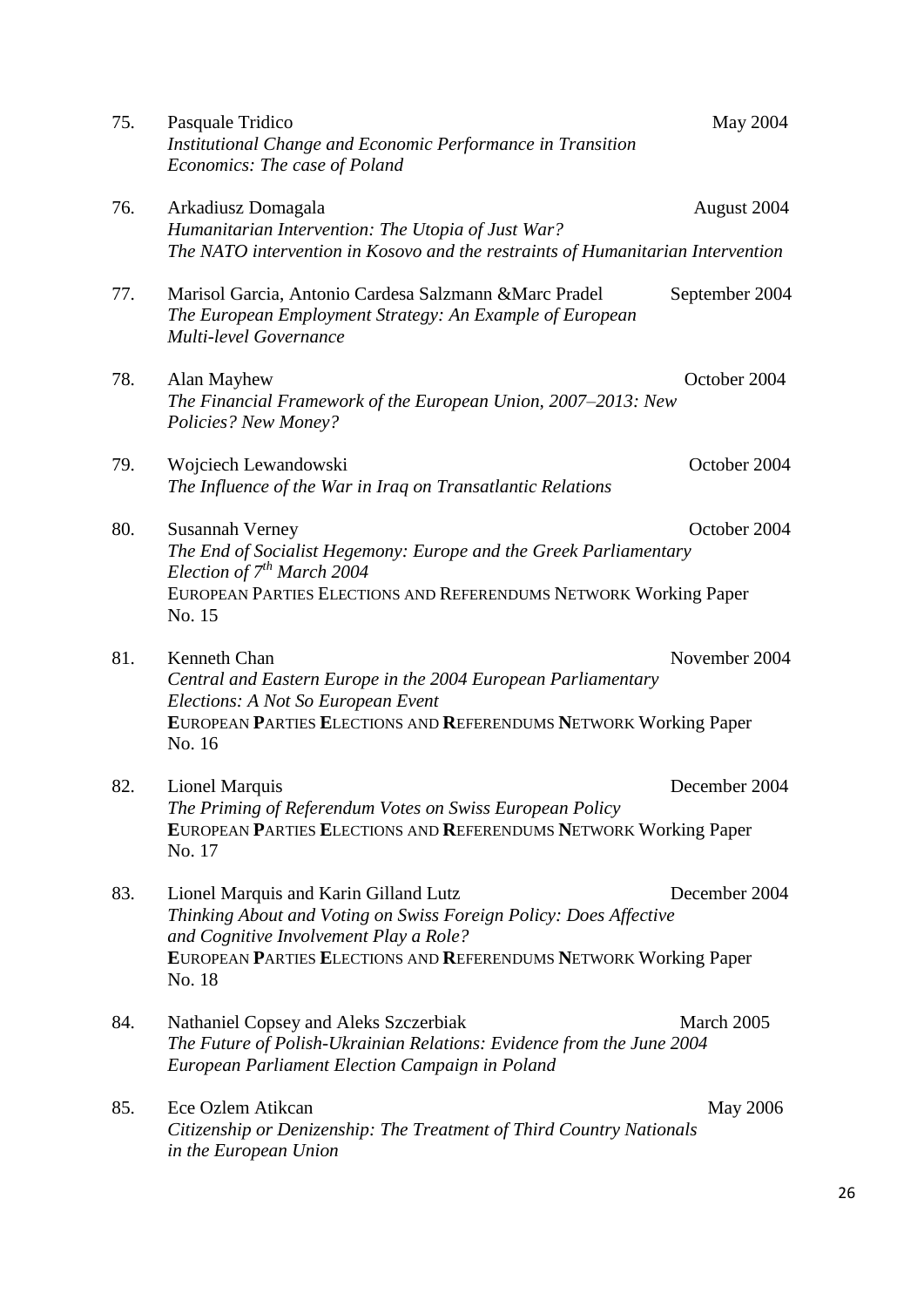| 86. | Aleks Szczerbiak<br>'Social Poland' Defeats 'Liberal Poland'?: The September-October 2005                                                                                           | <b>May 2006</b>  |
|-----|-------------------------------------------------------------------------------------------------------------------------------------------------------------------------------------|------------------|
| 87. | <b>Polish Parliamentary and Presidential Elections</b><br><b>Nathaniel Copsey</b><br>Echoes of the Past in Contemporary Politics: the case of<br>Polish-Ukrainian Relations         | October 2006     |
| 88. | Lyukba Savkova<br>Spoilt for Choice, Yet Hard to Get: Voters and Parties at the Bulgarian<br>2005 Parliamentary Election                                                            | November 2006    |
| 89. | Tim Bale and Paul Taggart<br>First Timers Yes, Virgins No: The Roles and Backgrounds<br>of New Members of the European Parliament                                                   | November 2006    |
| 90. | Lucia Quaglia<br>Setting the pace? Private financial interests and European financial<br>market integration                                                                         | November 2006    |
| 91. | Tim Bale and Aleks Szczerbiak<br>Why is there no Christian Democracy in Poland<br>(and why does this matter)?                                                                       | December 2006    |
| 92. | <b>Edward Phelps</b><br>Young Adults and Electoral Turnout in Britain: Towards a Generational<br><b>Model of Political Participation</b>                                            | December 2006    |
| 93. | Alan Mayhew<br>A certain idea of Europe: Can European integration survive<br>eastern enlargement?                                                                                   | April 2007       |
| 94. | Seán Hanley, Aleks Szczerbiak, Tim Haughton<br>and Brigid Fowler<br>Explaining the Success of Centre-Right Parties in Post-Communist<br>East Central Europe: A Comparative Analysis | May 2007         |
| 95. | Dan Hough and Michael Koß<br>Territory and Electoral Politics in Germany                                                                                                            | May 2007         |
| 96. | Lucia Quaglia<br>Committee Governance in the Financial Sector in the European Union                                                                                                 | <b>July 2007</b> |
| 97. | Lucia Quaglia, Dan Hough and Alan Mayhew<br>You Can't Always Get What You Want, But Do You Sometimes Get<br>What You Need? The German Presidency of the EU in 2007                  | August 2007      |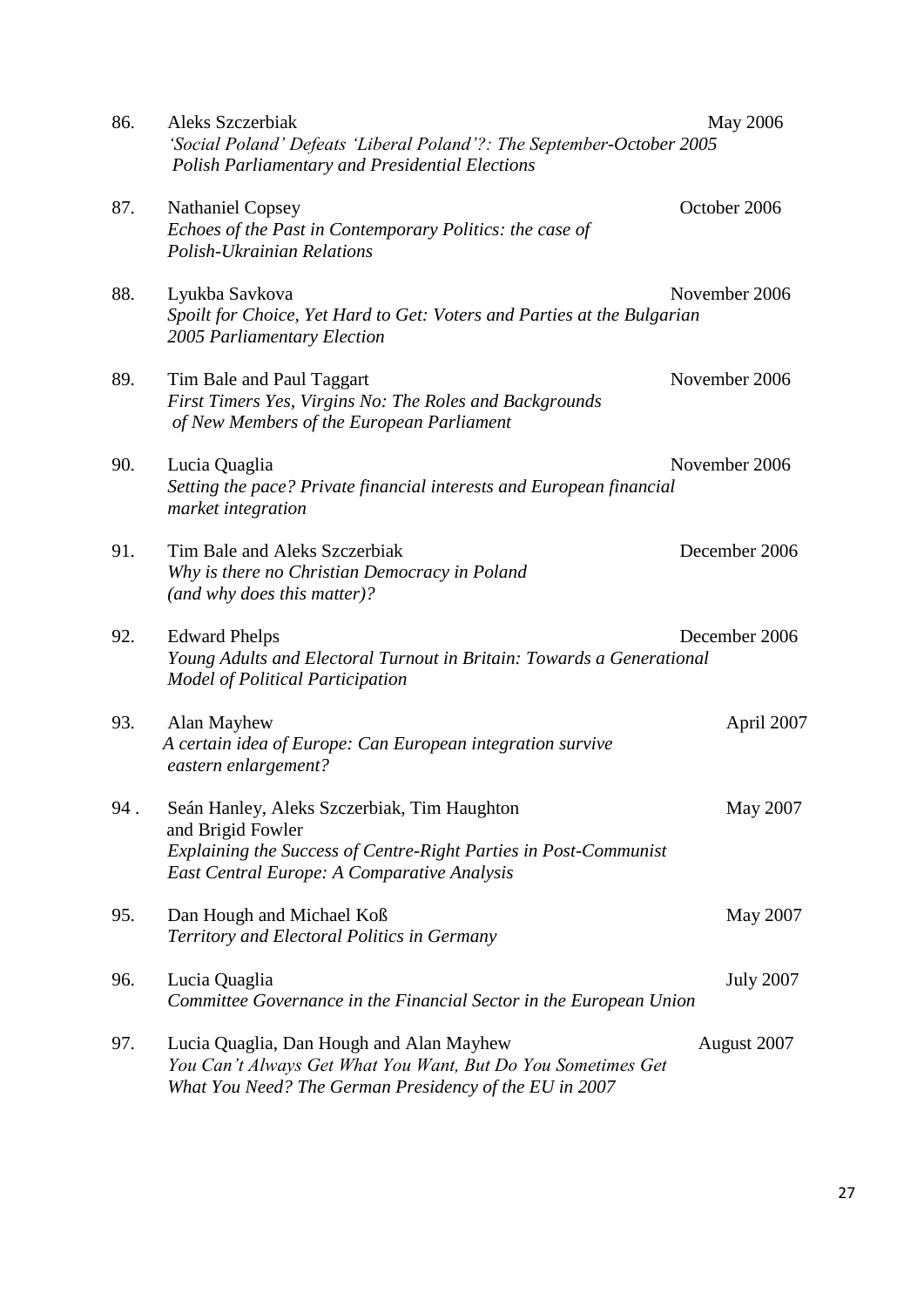| 98.  | Aleks Szczerbiak<br>Why do Poles love the EU and what do they love about it?: Polish<br>attitudes towards European integration during the first three years<br>of EU membership                                            | November 2007    |
|------|----------------------------------------------------------------------------------------------------------------------------------------------------------------------------------------------------------------------------|------------------|
| 99.  | Francis McGowan<br>The Contrasting Fortunes of European Studies and EU Studies: Grounds<br>for Reconciliation?                                                                                                             | January 2008     |
| 100. | Aleks Szczerbiak<br>The birth of a bi-polar party system or a referendum on a polarising<br>government: The October 2007 Polish parliamentary election                                                                     | January 2008     |
| 101. | Catharina Sørensen<br>Love me, love me not A typology of public euroscepticism<br>EUROPEAN PARTIES ELECTIONS AND REFERENDUMS NETWORK Working Paper<br>No. 19                                                               | January 2008     |
| 102. | Lucia Quaglia<br>Completing the Single Market in Financial services: An Advocacy<br><b>Coalition Framework</b>                                                                                                             | February 2008    |
| 103. | Aleks Szczerbiak and Monika Bil<br>When in doubt, (re-)turn to domestic politics?<br>The (non-) impact of the EU on party politics in Poland<br>EUROPEAN PARTIES ELECTIONS AND REFERENDUMS NETWORK Working Paper<br>No. 20 | <b>May 2008</b>  |
| 104. | John Palmer<br>Beyond EU Enlargement-Creating a United European Commonwealth                                                                                                                                               | <b>July 2008</b> |
| 105. | Paul Blokker<br>Constitutional Politics, Constitutional Texts and Democratic Variety in<br><b>Central and Eastern Europe</b>                                                                                               | September 2008   |
| 106. | <b>Edward Maxfield</b><br>A New Right for a New Europe? Basescu, the Democrats & Romania's centre-right                                                                                                                    | September 2008   |
| 107. | <b>Emanuele Massetti</b><br>The Scottish and Welsh Party Systems Ten Years after Devolution: Format,<br>Ideological Polarization and Structure of Competition                                                              | November 2008    |
| 108. | Stefano Braghiroli<br>Home Sweet Home: Assessing the Weight and Effectiveness<br>of National Parties' Interference on MEPs' everyday Activity                                                                              | December 2008    |
| 109. | Christophe Hillion and Alan Mayhew<br>The Eastern Partnership $-$ something new or window-dressing                                                                                                                         | January 2009     |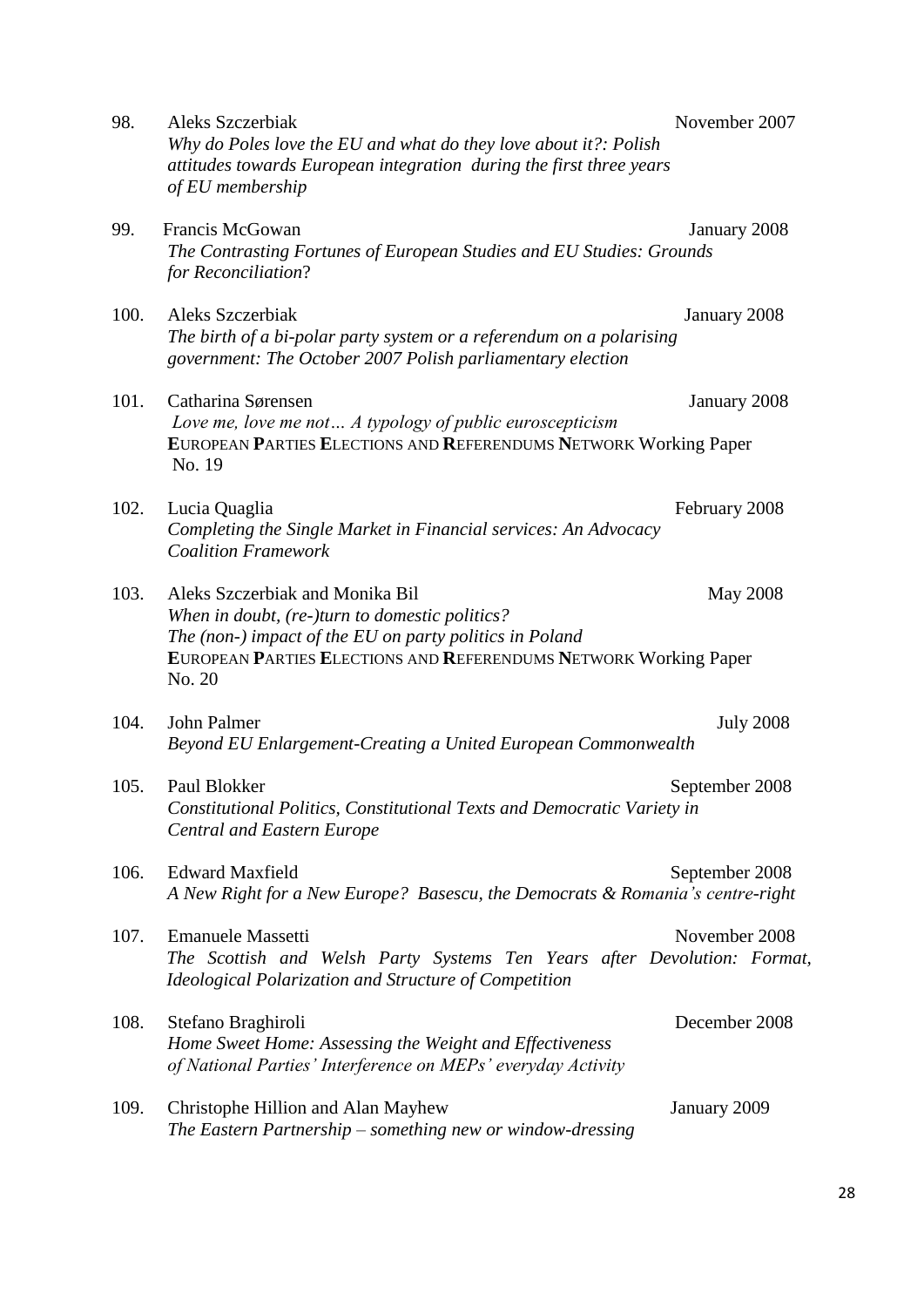| 110. | John FitzGibbon<br>Ireland's No to Lisbon: Learning the Lessons from the<br>failure of the Yes and the Success of the No Side                                             | September 2009 |
|------|---------------------------------------------------------------------------------------------------------------------------------------------------------------------------|----------------|
|      | EUROPEAN PARTIES ELECTIONS AND REFERENDUMS NETWORK Working Paper<br>No. 21                                                                                                |                |
| 111. | Emelie Lilliefeldt<br>Political parties and Gender Balanced Parliamentary Presence in Western Europe: A<br>two-step Fuzzy-set Qualitative Comparative Analysis            | September 2009 |
| 112. | Valeria Tarditi<br>THE SCOTTISH NATIONAL PARTY'S CHANGING ATTITUDE TOWARDS THE EUROPEAN UNION<br>EUROPEAN PARTIES ELECTIONS AND REFERENDUMS NETWORK Working Paper No. 22  | January 2010   |
| 113. | Stijn van Kessel<br>Swaying the disgruntled floating voter. The rise of populist parties in contemporary<br>Dutch politics.                                               | February 2010  |
| 114. | Peter Holmes and Jim Rollo<br>EU Internal Market: Shaping a new Commission Agenda 2009-2014.                                                                              | April 2010     |
| 115. | Alan Mayhew<br>The Economic and Financial Crisis: impacts on an emerging economy $-Vk$ raine                                                                              | June 2010      |
| 116. | Dan Keith<br>The Portuguese Communist Party $-$ Lessons in Resisting Change                                                                                               | June 2010      |
| 117. | Ariadna Ripoll Servent<br>The European Parliament and the 'Returns' directive: The end of radical<br>contestation; the start of consensual constraints?                   | June 2010      |
| 118. | Paul Webb, Tim Bale and Paul Taggart<br>Deliberative Versus Parliamentary Democracy in the UK: An Experimental Study                                                      | October 2010   |
| 119. | Alan Mayhew, Kai Oppermann and Dan Hough<br>German foreign policy and leadership of the EU - 'You can't always get what<br>you want  but you sometimes get what you need' | April 2011     |
| 120. | Tim Houwen<br>The non-European roots of the concept of populism                                                                                                           | June 2011      |
| 121. | Cas Mudde<br>Sussex v. North Carolina: The Comparative Study of Party Based Euroscepticism<br>EUROPEAN PARTIES ELECTIONS AND REFERENDUMS NETWORK Working Paper<br>No. 23  | August 2011    |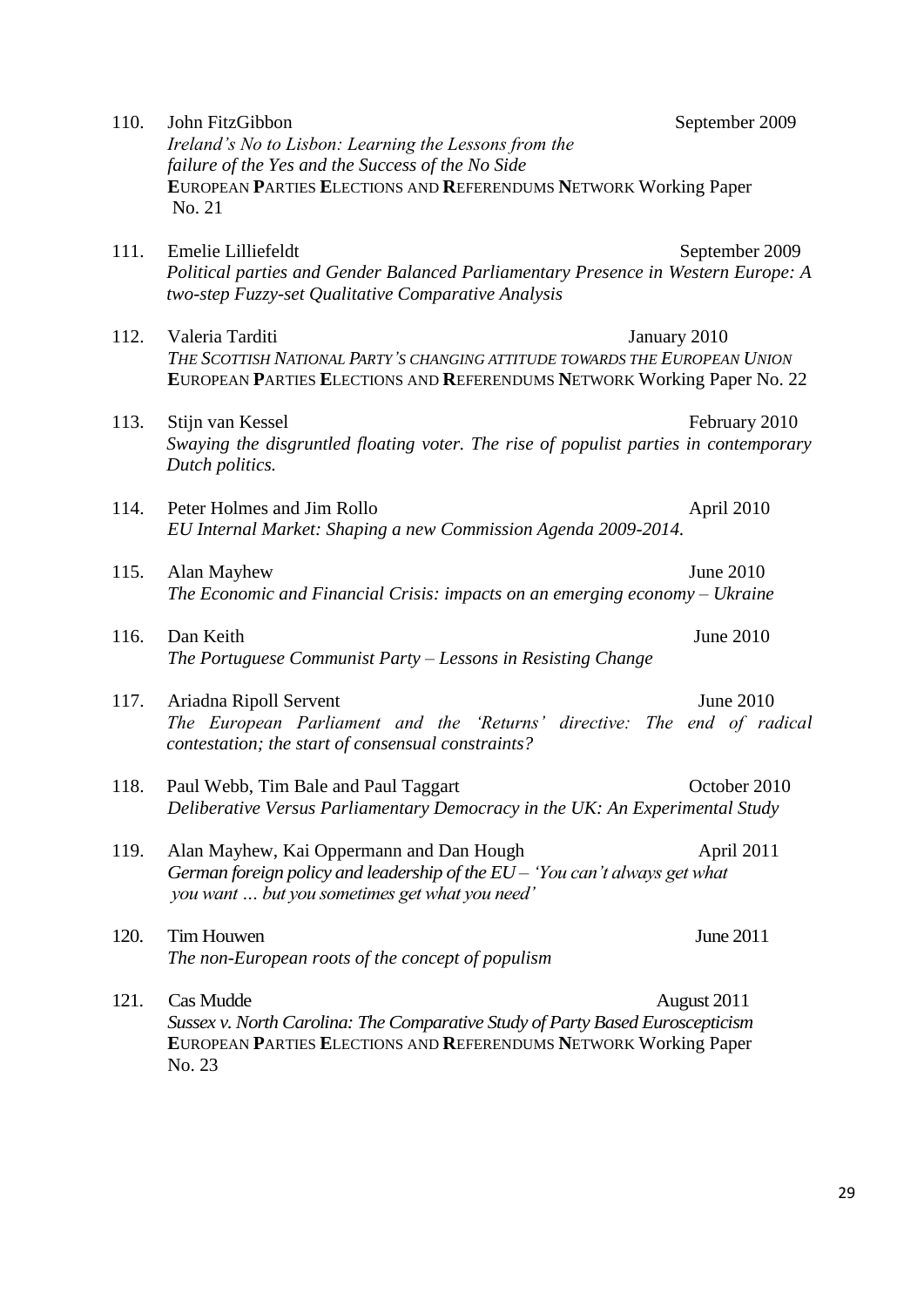|      | Membership<br>EUROPEAN PARTIES ELECTIONS AND REFERENDUMS NETWORK Working Paper<br>No. 24                                                                                                                                      |                |
|------|-------------------------------------------------------------------------------------------------------------------------------------------------------------------------------------------------------------------------------|----------------|
| 123. | Dan Keith<br>'When life gives you lemons make lemonade': Party organisation and the adaptation<br>of West European Communist Parties                                                                                          | September 2011 |
| 124. | Marianne Sundlisæter Skinner<br>From Ambiguity to Euroscepticism? A Case Study of the Norwegian Progress Party's<br>Position on the European Union<br>EUROPEAN PARTIES ELECTIONS AND REFERENDUMS NETWORK Working Paper No. 25 | October 2011   |
| 125. | Amy Busby<br>"You're not going to write about that are you?": what methodological issues arise<br>when doing ethnography in an elite political setting?                                                                       | October 2011   |
| 126. | Robin Kolodny<br>The Bidirectional Benefits of Political Party Democracy Promotion: The Case of the<br>UK's Westminster Foundation for Democracy                                                                              | November 2011  |
| 127. | Tapio Raunio<br>'Whenever the EU is involved, you get problems': Explaining the European policy of<br>The (True) Finns<br>EUROPEAN PARTIES ELECTIONS AND REFERENDUMS NETWORK Working Paper No. 26                             | February 2012  |
| 128. | Alan Mayhew<br>Reforming the EU budget to support economic growth                                                                                                                                                             | March 2012     |
| 129. | Aleks Szczerbiak<br>Poland (Mainly) Chooses Stability and Continuity: The October 2011 Polish<br><b>Parliamentary Election</b>                                                                                                | March 2012     |
| 130. | Lee Savage<br>A product of their bargaining environment: Explaining government duration in<br><b>Central and Eastern Europe</b>                                                                                               | April 2012     |
| 131. | Paul Webb<br>Who is willing to participate, and how? Dissatisfied democrats, stealth democrats<br>and populists in the UK                                                                                                     | August 2012    |
| 132. | Dan Keith and Francis McGowan<br>Radical left parties and immigration issues                                                                                                                                                  | February 2014  |
| 133. | Aleks Szczerbiak<br>Explaining patterns of lustration and communist security service file access in post-<br>1989 Poland                                                                                                      | March 2014     |

122. Marko Stojic **August 2011** 

*The Changing Nature of Serbian Political Parties' Attitudes Towards Serbian EU*